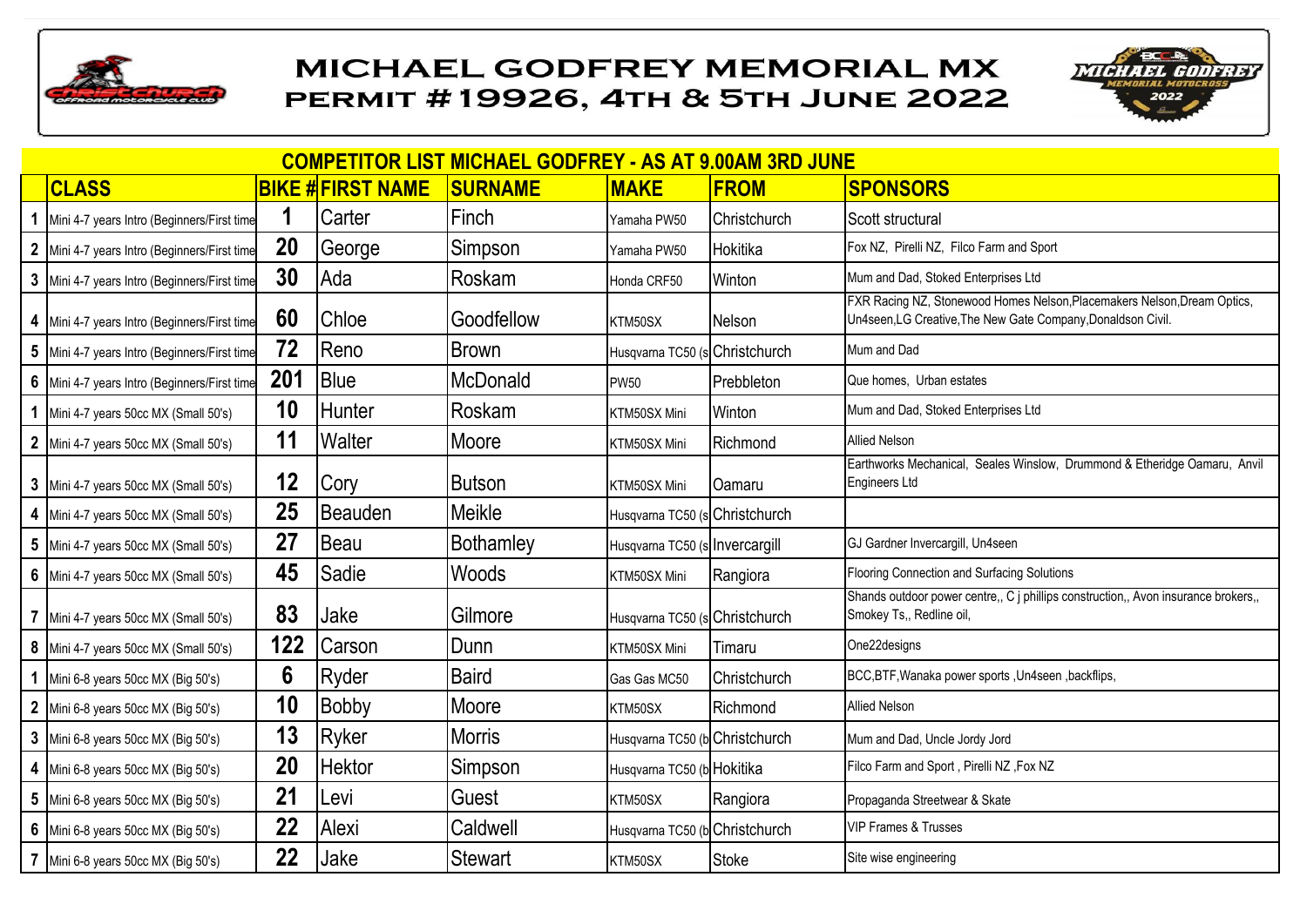



| <b>COMPETITOR LIST MICHAEL GODFREY - AS AT 9.00AM 3RD JUNE</b> |     |                         |                |                                |              |                                                                                                           |  |  |  |  |  |
|----------------------------------------------------------------|-----|-------------------------|----------------|--------------------------------|--------------|-----------------------------------------------------------------------------------------------------------|--|--|--|--|--|
| <b>CLASS</b>                                                   |     | <b>BIKE #FIRST NAME</b> | <b>SURNAME</b> | <b>MAKE</b>                    | <b>FROM</b>  | <b>SPONSORS</b>                                                                                           |  |  |  |  |  |
| 8 Mini 6-8 years 50cc MX (Big 50's)                            | 25  | Jackson                 | <b>Nyhof</b>   | KTM50SX                        | Otatara      | Un4seen decals, FXR racing NZ, Motomuck, Motosouth, Poolside Chch, Rip n Grip<br>seats, SCS central Otago |  |  |  |  |  |
| 9 Mini 6-8 years 50cc MX (Big 50's)                            | 32  | Payton                  | <b>Harris</b>  | KTM50SX                        | Nelson       | Mum, dad, nan, grandad, cfx seats, Un-4seen Decals & MotoX Events                                         |  |  |  |  |  |
| 10 Mini 6-8 years 50cc MX (Big 50's)                           | 56  | <b>Harper</b>           | Pinkerton      | Husqvarna TC50 (b Nelson       |              | Fox NZ, The Good Vitamin Co, Luminous Skin Ltd                                                            |  |  |  |  |  |
| 11 Mini 6-8 years 50cc MX (Big 50's)                           | 52  | Cooper                  | Meikle         | Husqvarna TC50 (b Christchurch |              |                                                                                                           |  |  |  |  |  |
| 12 Mini 6-8 years 50cc MX (Big 50's)                           | 54  | Cooper                  | Fleck          | KTM50SX                        | Christchurch |                                                                                                           |  |  |  |  |  |
| <b>13</b> Mini 6-8 years 50cc MX (Big 50's)                    | 66  | Flyn                    | Cole           | KTM50SX                        | Nelson       | Mum and dad<br><b>Nmc</b>                                                                                 |  |  |  |  |  |
| <b>14</b> Mini 6-8 years 50cc MX (Big 50's)                    | 68  | Lucah                   | Moran          | KTM50SX                        | Nelson       | Dirtworks Nelson, Mechanical & Engineering Compliance NZ Ltd                                              |  |  |  |  |  |
| 15 Mini 6-8 years 50cc MX (Big 50's)                           | 72  | Archie                  | Edinburgh      | KTM50SX                        | Christchurch | VIP Steel, VIP Frames & Trusses, Dyers Road ITM                                                           |  |  |  |  |  |
| <b>16</b> Mini 6-8 years 50cc MX (Big 50's)                    | 77  | Keagan                  | Perriam        | 50 <sub>cc</sub>               | Brightwater  | Perriam Enterprises Ltd                                                                                   |  |  |  |  |  |
| 17 Mini 6-8 years 50cc MX (Big 50's)                           | 97  | Carter                  | Cunningham     | KTM50SX                        | Fernside     | Mackersy Property, V3 Contracting, Brown Bombers Racing Team                                              |  |  |  |  |  |
| <b>18</b> Mini 6-8 years 50cc MX (Big 50's)                    | 171 | Cooper                  | Haywood smith  | KTM50SX                        | Kaiapoui     | mum and dad                                                                                               |  |  |  |  |  |
| 19 Mini 6-8 years 50cc MX (Big 50's)                           | 201 | <b>Skye</b>             | McDonald       | Gas Gas MC50                   | Prebbeton    |                                                                                                           |  |  |  |  |  |
| 20 Mini 6-8 years 50cc MX (Big 50's)                           | 750 | George                  | Lott           | KTM50SX                        | Rotherham    | Lott Contractors, North Canterbury Tyre Service                                                           |  |  |  |  |  |
| 21 Mini 6-8 years 50cc MX (Big 50's)                           | 909 | Koby                    | <b>Bourke</b>  | KTM50SX                        | Christchurch | Towsafe Towbars, MAC Auto Services, Maddog Kustoms                                                        |  |  |  |  |  |
| 22 Mini 6-8 years 50cc MX (Big 50's)                           | 915 | Arthur                  | <b>Meates</b>  | KTM50SX Mini                   | Christchurch | VIP Frames & Trusses, VIP Steel, Dyers Road ITM.                                                          |  |  |  |  |  |
| 1 Mini 7-11 years Trail (max 82cc 2 st air-d                   | 7   | ILucas                  | Guthrie        | Kawasaki KLX140 Christchurch   |              | GetOff.co.nz, Busy Bees Commercial property services, Michelin, Eni I-Ride,<br>Holts, mum dad and samuel  |  |  |  |  |  |
| 2 Mini 7-11 years Trail (max 82cc 2 st air-of                  | 8   | Penny                   | Ward           | Yamaha TT-R110 Rangiora        |              |                                                                                                           |  |  |  |  |  |
| 3 Mini 7-11 years Trail (max 82cc 2 st air-d                   | 10  | Andrew                  | <b>Esler</b>   | Kawasaki KLX110 Amberley       |              |                                                                                                           |  |  |  |  |  |
| 4 Mini 7-11 years Trail (max 82cc 2 st air-d                   | 14  | Taylor                  | <b>Esler</b>   | CRF80                          | Amberley     |                                                                                                           |  |  |  |  |  |
| 5 Mini 7-11 years Trail (max 82cc 2 st air-d                   | 23  | Baxter                  | <b>McCall</b>  | Kawasaki KLX140 Pleasant Point |              | <b>Gould Motorcycles</b>                                                                                  |  |  |  |  |  |
| 6 Mini 7-11 years Trail (max 82cc 2 st air-d                   | 30  | Patrick                 | <b>Hughes</b>  | Kawasaki KLX140 Christchurch   |              |                                                                                                           |  |  |  |  |  |
| 7 Mini 7-11 years Trail (max 82cc 2 st air-d                   | 72  | <b>Skylarose</b>        | Gosney         | Kawasaki KLX140 Christchurch   |              | FXR NZ, Amsoil, Cfx, Stux, Koarse                                                                         |  |  |  |  |  |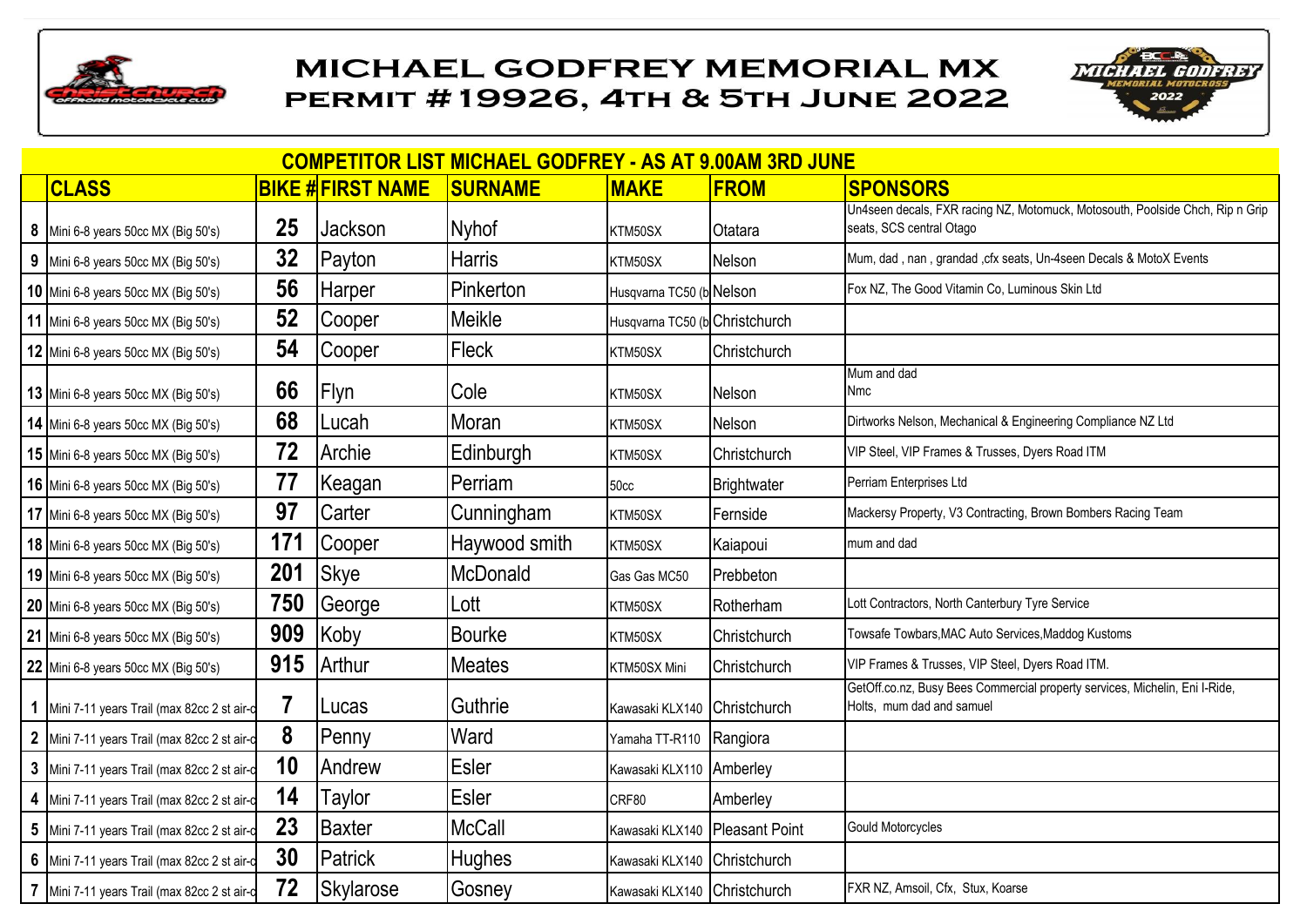



| <b>COMPETITOR LIST MICHAEL GODFREY - AS AT 9.00AM 3RD JUNE</b> |     |                         |                  |                 |              |                                                                                                                                   |  |  |  |  |  |
|----------------------------------------------------------------|-----|-------------------------|------------------|-----------------|--------------|-----------------------------------------------------------------------------------------------------------------------------------|--|--|--|--|--|
| <b>CLASS</b>                                                   |     | <b>BIKE #FIRST NAME</b> | <b>SURNAME</b>   | <b>MAKE</b>     | <b>FROM</b>  | <b>SPONSORS</b>                                                                                                                   |  |  |  |  |  |
| 8 Mini 7-11 years Trail (max 82cc 2 st air-of                  | 72  | Kase                    | McDonald         | Honda CRF70     | Christchurch |                                                                                                                                   |  |  |  |  |  |
| 9 Mini 7-11 years Trail (max 82cc 2 st air-of                  | 86  | <b>Seth</b>             | Fodie            | Honda CRF110F   | Darfield     |                                                                                                                                   |  |  |  |  |  |
| 10 Mini 7-11 years Trail (max 82cc 2 st air-c                  | 97  | Carter                  | Keen             | Kawasaki KLX110 | Invercargill | Un4seen decals, honey grips, Baz Janssen building                                                                                 |  |  |  |  |  |
| 1 Mini 7-8 years MX (65cc)                                     | 4   | Reece                   | Hardie           | KTM65SX         | Rakaia       |                                                                                                                                   |  |  |  |  |  |
| 2 Mini 7-8 years MX (65cc)                                     | 5   | <b>Nico</b>             | <b>McMaster</b>  | KTM65SX         | Ohoka        | Target mx, Pirelli, Fox, Floor abrading and coatings, Blackball salami, SM build,<br>Tracktion, Motosr, Un4seen                   |  |  |  |  |  |
| 3 Mini 7-8 years MX (65cc)                                     | 6   | Josh                    | Ward             | Yamaha YZ65     | Rangiora     |                                                                                                                                   |  |  |  |  |  |
| 4 Mini 7-8 years MX (65cc)                                     | 10c | Connor                  | <b>Ross</b>      | KTM65SX         | Christchurch | Canterbury Glass Ltd                                                                                                              |  |  |  |  |  |
| 5 Mini 7-8 years MX (65cc)                                     | 11  | Cruiz                   | Cameron          | KTM65SX         | Christchurch | In"N"Out Plastering Ltd, MotoLoko, Motomuck, Little Ripperz, Cfx Seats, Superior<br>Spouting Central Ltd, Modern World Decoraters |  |  |  |  |  |
| 6 Mini 7-8 years $MX (65cc)$                                   | 12  | Reid                    | McDonald         | Gas Gas MC65    | Rolleston    | Que Homes NZ Ltd                                                                                                                  |  |  |  |  |  |
| 7 Mini 7-8 years MX (65cc)                                     | 14  | Corban                  | Patterson        | KTM65SX         | Kaiapoi      | <b>Tracktion Motorcycles</b>                                                                                                      |  |  |  |  |  |
| 8 Mini 7-8 years MX (65cc)                                     | 18  | Carter                  | <b>Ross</b>      | Gas Gas MC65    | Nelson       | Mapua Auto Centre, Mum & Dad                                                                                                      |  |  |  |  |  |
| 9 Mini 7-8 years $MX (65cc)$                                   | 22  | Charlie                 | Woods            | KTM65SX         | Rangiora     | Flooring Connection and Surfacing Solutions                                                                                       |  |  |  |  |  |
| 10 Mini 7-8 years MX (65cc)                                    | 23  | Mitchell                | Grigg            | Yamaha YZ65     | Darfield     | Aercore Services, Long Acre Event Hire, Anderson Line Haul, BTR Ltd                                                               |  |  |  |  |  |
| 11 Mini 7-8 years MX (65cc)                                    | 24  | Flynn                   | Hunter-O'Donnell | KTM65SX         | Greymouth    |                                                                                                                                   |  |  |  |  |  |
| 12 Mini 7-8 years MX (65cc)                                    | 30  | Electra                 | Roskam           | Yamaha YZ65     | Winton       | Mum and Dad, Stoked Enterprises Ltd                                                                                               |  |  |  |  |  |
| 13 Mini 7-8 years MX (65cc)                                    | 34  | Max                     | Woods            | KTM65SX         | Rangiora     | Flooring Connection, Surfacing Solutions                                                                                          |  |  |  |  |  |
| 14 Mini 7-8 years MX (65cc)                                    | 74  | Jayden                  | Ludemann         | KTM65SX         | Nelson       |                                                                                                                                   |  |  |  |  |  |
| 15 Mini 7-8 years MX (65cc)                                    | 81  | Alfie                   | Biggs            | KTM65SX         | Nelson       | Baby on the move Nelson, Wayne Hart Contracting, HMS, NMC, Un4seen,<br>Dream optics                                               |  |  |  |  |  |
| <b>16</b> Mini 7-8 years MX (65cc)                             | 101 | Archie                  | Sigglekow        | Yamaha YZ65     | Nelson       | Siggie Electrical, The Tree House Early Learning, Higgs Co                                                                        |  |  |  |  |  |
| 17 Mini 7-8 years MX (65cc)                                    | 112 | <b>Quade</b>            | Gosney           | Husqvarna TC65  | Christchurch | Koarse, Motown Barbers, Holeshot performance and suspension, Fasthouse nz,<br>Cfx, Tracktion, Amsoil, Stux                        |  |  |  |  |  |
| 18 Mini 7-8 years MX (65cc)                                    | 127 | Harlen                  | <b>Bothamley</b> | Husqvarna TC65  | Invercargill | GJ Gardner Invercargill, Un4seen                                                                                                  |  |  |  |  |  |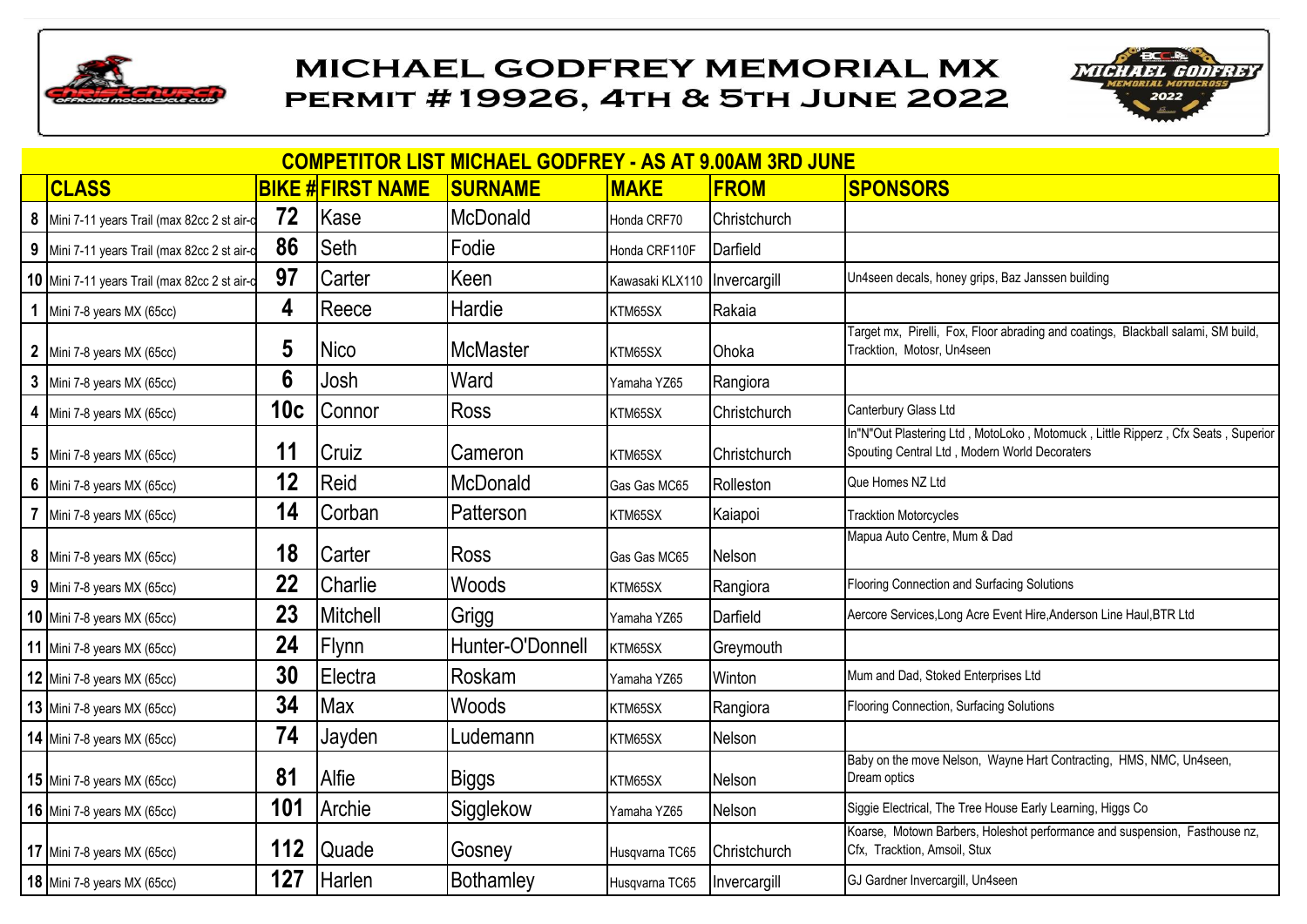



| <b>COMPETITOR LIST MICHAEL GODFREY - AS AT 9.00AM 3RD JUNE</b> |             |                         |                 |                |                    |                                                                                                |  |  |  |  |  |
|----------------------------------------------------------------|-------------|-------------------------|-----------------|----------------|--------------------|------------------------------------------------------------------------------------------------|--|--|--|--|--|
| <b>CLASS</b>                                                   |             | <b>BIKE #FIRST NAME</b> | <b>SURNAME</b>  | <b>MAKE</b>    | <b>FROM</b>        | <b>SPONSORS</b>                                                                                |  |  |  |  |  |
| 19 Mini 7-8 years MX (65cc)                                    | 138         | Jaxon                   | <b>Baigent</b>  | Yamaha YZ65    | Nelson             | Filco, Baigent Engineering Services                                                            |  |  |  |  |  |
| 20 Mini 7-8 years MX (65cc)                                    | 160         | Oscar                   | Hopewell        | KTM65SX        | Rangiora           |                                                                                                |  |  |  |  |  |
| 21 Mini 7-8 years MX (65cc)                                    | 222         | Lochie                  | Cunningham      | KTM65SX        | Fernside           | Mackersy Property, V3 Construction, Brown Bomber Racing Team                                   |  |  |  |  |  |
| 22 Mini 7-8 years MX (65cc)                                    | 237         | Ezra                    | Harrison        | Yamaha YZ65    | Dunsandel          | EzY Built, V Walker Flooring, Absolute Homes, Nana and Pops, Un4Seen                           |  |  |  |  |  |
| 23 Mini 7-8 years MX (65cc)                                    | 306         | Liam                    | Counsell        | Gas Gas MC65   | Rangiora           | DC Automotive LTD, Mainland PROBLAST LTD, REPCO, Total Lubricants,<br><b>Titanium Projects</b> |  |  |  |  |  |
| 1 Mini 9-11 years MX (65cc)                                    | $\mathbf 2$ | Jesse                   | <b>Baird</b>    | Gas Gas MC65   | Christchurch       | BCC,BTF, Wanaka power sports, Un4seen, backflips                                               |  |  |  |  |  |
| 2 Mini 9-11 years MX (65cc)                                    | 3           | Jacob                   | Wilson          | Yamaha YZ65    | Tai tapu           |                                                                                                |  |  |  |  |  |
| 3 Mini 9-11 years MX (65cc)                                    | 4           | Maddox                  | <b>Mears</b>    | Yamaha YZ65    | Greymouth          |                                                                                                |  |  |  |  |  |
| 4 Mini 9-11 years MX (65cc)                                    | 5           | <b>Nicholas</b>         | Oakshott        | Yamaha YZ65    | Waimate            | Canam, Port Blakleys, BCC, Timaru Yamaha                                                       |  |  |  |  |  |
| 5 Mini 9-11 years MX (65cc)                                    | 9           | <b>Blake</b>            | <b>McPhee</b>   | Yamaha YZ65    | <b>West Melton</b> | <b>DBC Building Services Ltd</b>                                                               |  |  |  |  |  |
| 6 Mini 9-11 years MX (65cc)                                    | 12          | <b>Ben</b>              | Vercoe          | KTM65SX        | Wakefield          | Total Decorating, C Moore Building                                                             |  |  |  |  |  |
| 7 Mini 9-11 years MX (65cc)                                    | 16          | Riley                   | Haywood smith   | Husqvarna TC65 | Kaiapoui           | mum and dad                                                                                    |  |  |  |  |  |
| 8 Mini 9-11 years MX (65cc)                                    | 22          | <b>Iris</b>             | Hindrup         | Husqvarna TC65 | Otautau            | mum and dad                                                                                    |  |  |  |  |  |
| 9 Mini 9-11 years MX (65cc)                                    | 27          | Freddie                 | <b>Buchanan</b> | KTM65SX        | Lincoln            | Armstrong Prestige, John Jones Steel                                                           |  |  |  |  |  |
| <b>10</b> Mini 9-11 years MX (65cc)                            | 33          | Phoenix                 | Williams        | KTM65SX        | Greymouth          | Q&S Engineering Itd, ml contracting, u tow nz, dispatch & garlick engineering                  |  |  |  |  |  |
| <b>11</b> Mini 9-11 years MX (65cc)                            | 38          | Kyro                    | <b>Baigent</b>  | Yamaha YZ65    | Nelson             | Filco, Baigent Engineering Services                                                            |  |  |  |  |  |
| <b>12</b> Mini 9-11 years MX (65cc)                            | 42          | <b>Bradley</b>          | Cook            | Yamaha YZ65    | Woodend            | Outdoor Leisure Ltd                                                                            |  |  |  |  |  |
| 13 Mini 9-11 years MX (65cc)                                   | 42          | Riki                    | <b>Butson</b>   | KTM65SX        | Oamaru             | Earthworks Mechanical, Seales Winslow, Drummond & Etheridge Oamaru, Anvil<br>Engineers Ltd     |  |  |  |  |  |
| <b>14</b> Mini 9-11 years MX (65cc)                            | 72          | Reilly                  | Perriam         | KTM65SX        | Brightwater        | Perriam Enterprises Ltd                                                                        |  |  |  |  |  |
| 15 Mini 9-11 years MX (65cc)                                   | 77          | Dylan                   | Shea            | Yamaha YZ65    | Brightwater        |                                                                                                |  |  |  |  |  |
| <b>16</b> Mini 9-11 years MX (65cc)                            | 78          | Mahe                    | Langridge       | KTM65SX        | Christchurch       | Mum and Dad                                                                                    |  |  |  |  |  |
| 17 Mini 9-11 years MX (65cc)                                   | 88          | <b>Ryder</b>            | Chamberlain     | Yamaha YZ65    | Halswell           | Dad and Stacey, chamberlain suspension, motomuck, Stackhouse faming                            |  |  |  |  |  |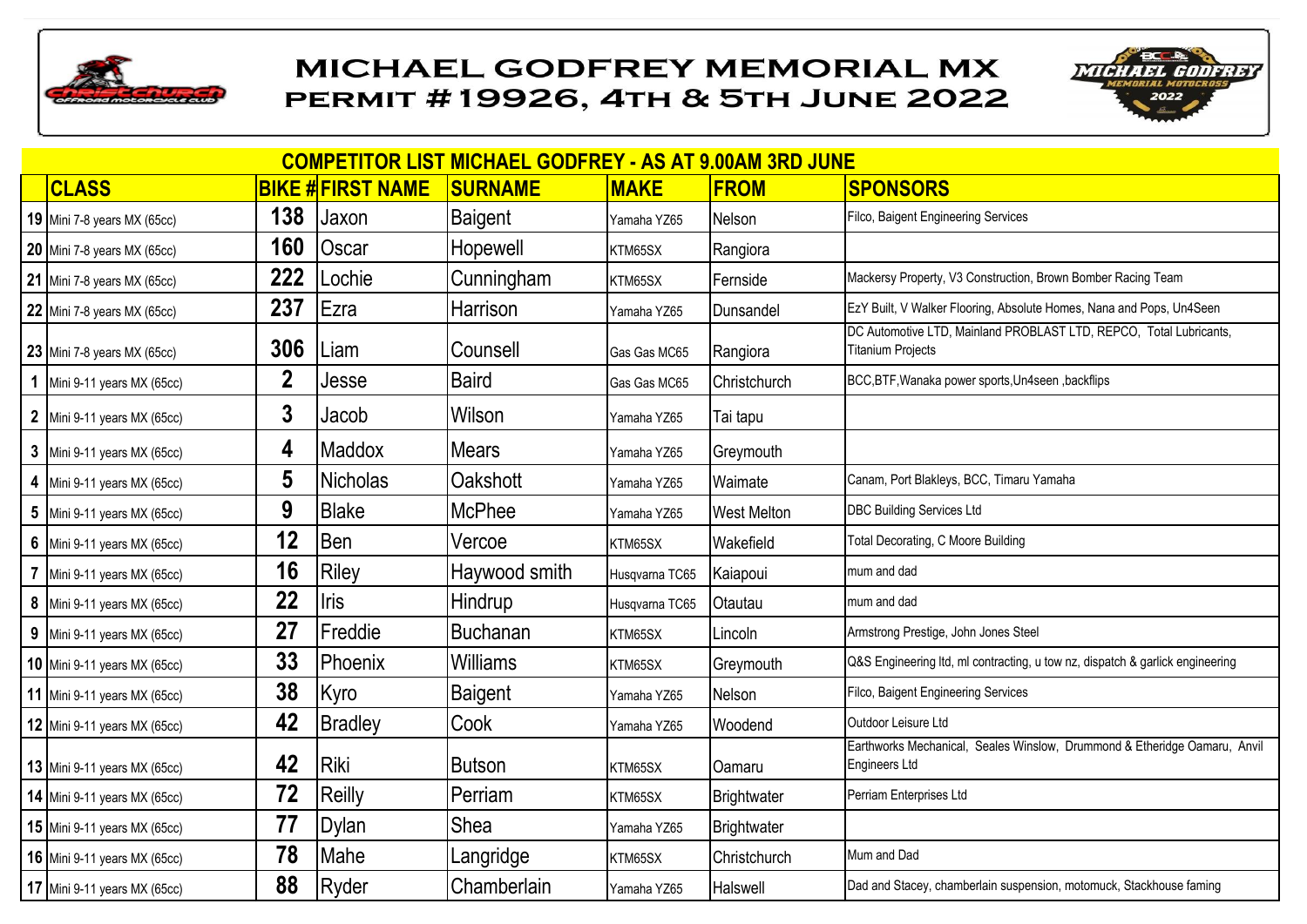



| <b>COMPETITOR LIST MICHAEL GODFREY - AS AT 9.00AM 3RD JUNE</b> |     |                         |                   |                |                      |                                                                                                                 |  |  |  |  |  |
|----------------------------------------------------------------|-----|-------------------------|-------------------|----------------|----------------------|-----------------------------------------------------------------------------------------------------------------|--|--|--|--|--|
| <b>CLASS</b>                                                   |     | <b>BIKE #FIRST NAME</b> | <b>SURNAME</b>    | <b>MAKE</b>    | <b>FROM</b>          | <b>SPONSORS</b>                                                                                                 |  |  |  |  |  |
| <b>18</b> Mini 9-11 years MX (65cc)                            | 117 | Finn                    | Towse             | KTM65SX        | Nelson               | ZUKPARTS.COM                                                                                                    |  |  |  |  |  |
| <b>19</b> Mini 9-11 years MX (65cc)                            | 148 | Owen                    | Hende             | Kawasaki KX65  | <b>Alford Forest</b> |                                                                                                                 |  |  |  |  |  |
| 20 Mini 9-11 years MX (65cc)                                   | 310 | Callum                  | Moore             | Yamaha YZ65    | Leeston              | Scottfab engineering, Precision Yamaha                                                                          |  |  |  |  |  |
| 21 Mini 9-11 years MX (65cc)                                   | 347 | Lewis                   | Hern              | Yamaha YZ65    | Christchurch         | Ming, Mum, Meg, Bonnie                                                                                          |  |  |  |  |  |
| 22 Mini 9-11 years MX (65cc)                                   | 605 | Corne                   | Laubscher-Hefford | Yamaha YZ65    | Rangiora             | Fox Racing NZ, Pirelli Moto NZ, Timaru Yamaha, Ryno Power, Dirt HQ, GRMX<br>Coaching, Mum & Dad                 |  |  |  |  |  |
| 23 Mini 9-11 years MX (65cc)                                   | 626 | Leo                     | Jackson           | Yamaha YZ65    | Greymouth            | Jacksons Fabrication Ltd                                                                                        |  |  |  |  |  |
| 24 Mini 9-11 years MX (65cc)                                   | 850 | Henry                   | Lott              | KTM65SX        | Rotherham            | Lott Contractors, North Canterbury Tyre Service                                                                 |  |  |  |  |  |
| 25 Mini 9-11 years MX (65cc)                                   | 902 | Jesse                   | <b>McFadden</b>   | Yamaha YZ65    | Mapua                | Foursquare Mapua, Maxi grip tires, Maxima Oils                                                                  |  |  |  |  |  |
| 1 Junior 8-11 years 85/150cc (60-85cc 2 st                     | 4   | Levi                    | <b>McMaster</b>   | KTM85SX        | Ohoka                | Target mx, Pirelli, Fox, Floor abrading and coatings, Blackball salami, SM build,<br>Tracktion, Motosr, Un4seen |  |  |  |  |  |
| 2 Junior 8-11 years 85/150cc (60-85cc 2 st                     |     | Colson                  | Emery             | KTM85SX        | Christchurch         | Nick Emery - NAI Harcourts, Backflips, un4seen, Pure Sports Nutrition                                           |  |  |  |  |  |
| 3 Junior 8-11 years 85/150cc (60-85cc 2 st                     | 8   | Richard                 | <b>Stackhouse</b> | Kawasaki KX85  | Amberley             |                                                                                                                 |  |  |  |  |  |
| 4 Junior 8-11 years 85/150cc (60-85cc 2 st                     | 9   | Lockie                  | Milne             | KTM85SX        | Rolleston            | Cando Creative Installs, Cando Creative Flooring                                                                |  |  |  |  |  |
| 5 Junior 8-11 years 85/150cc (60-85cc 2 st                     | 11  | Cooper                  | <b>McDonald</b>   | Gas Gas MC85   | Rolleston            | Que Homes NZ Ltd                                                                                                |  |  |  |  |  |
| 6 Junior 8-11 years 85/150cc (60-85cc 2 st                     | 13  | Flynn                   | Roskam            | Yamaha YZ85    | Winton               | Mum and Dad, Stoked Enterprises Ltd, Agricentre South Gore                                                      |  |  |  |  |  |
| 7 Junior 8-11 years 85/150cc (60-85cc 2 st                     | 20  | William                 | Simpson           | Yamaha YZ85    | Hokitika             | Fox NZ, Pirelli NZ, Filco Farm and Sport, CFX Seats, MOTOMUCK,<br>MotocrossvestOZ                               |  |  |  |  |  |
| 8 Junior 8-11 years 85/150cc (60-85cc 2 st                     | 22  | Arlan                   | Mayberry          | KTM85SX        | Rolleston            | Concrete cutting 2 u, concrete 2 u, farmbuild south, anything mechanical                                        |  |  |  |  |  |
| 9 Junior 8-11 years 85/150cc (60-85cc 2 st                     | 28  | Jackson                 | White             | Husqvarna TC85 | Gore                 | PowerZone Motorcycles, MacKenzie Aviation, White Family Racing, AgriCrates &<br>Engineering                     |  |  |  |  |  |
| 10 Junior 8-11 years 85/150cc (60-85cc 2 st                    | 35  | Allen                   | Olaco             | KTM85SX        | Ashburton            | Roadley farm,,, kunehos family,,                                                                                |  |  |  |  |  |
| 11 Junior 8-11 years 85/150cc (60-85cc 2 st                    | 44  | William                 | Vogan             | Kawasaki KX85  | Duvauchelle          |                                                                                                                 |  |  |  |  |  |
| 12 Junior 8-11 years 85/150cc (60-85cc 2 st                    | 46  | Kobie                   | Madsen            | Gas Gas MC85   | Blenhiem             | Dynoworx, Maxima Racing Oils, Just1 Racing                                                                      |  |  |  |  |  |
| 13 Junior 8-11 years 85/150cc (60-85cc 2 st                    | 47  | Kase                    | Shuttleworth      | KTM85SX        | Motueka              | Nelson Motorcylces, Moto-Tech, Dynoworx                                                                         |  |  |  |  |  |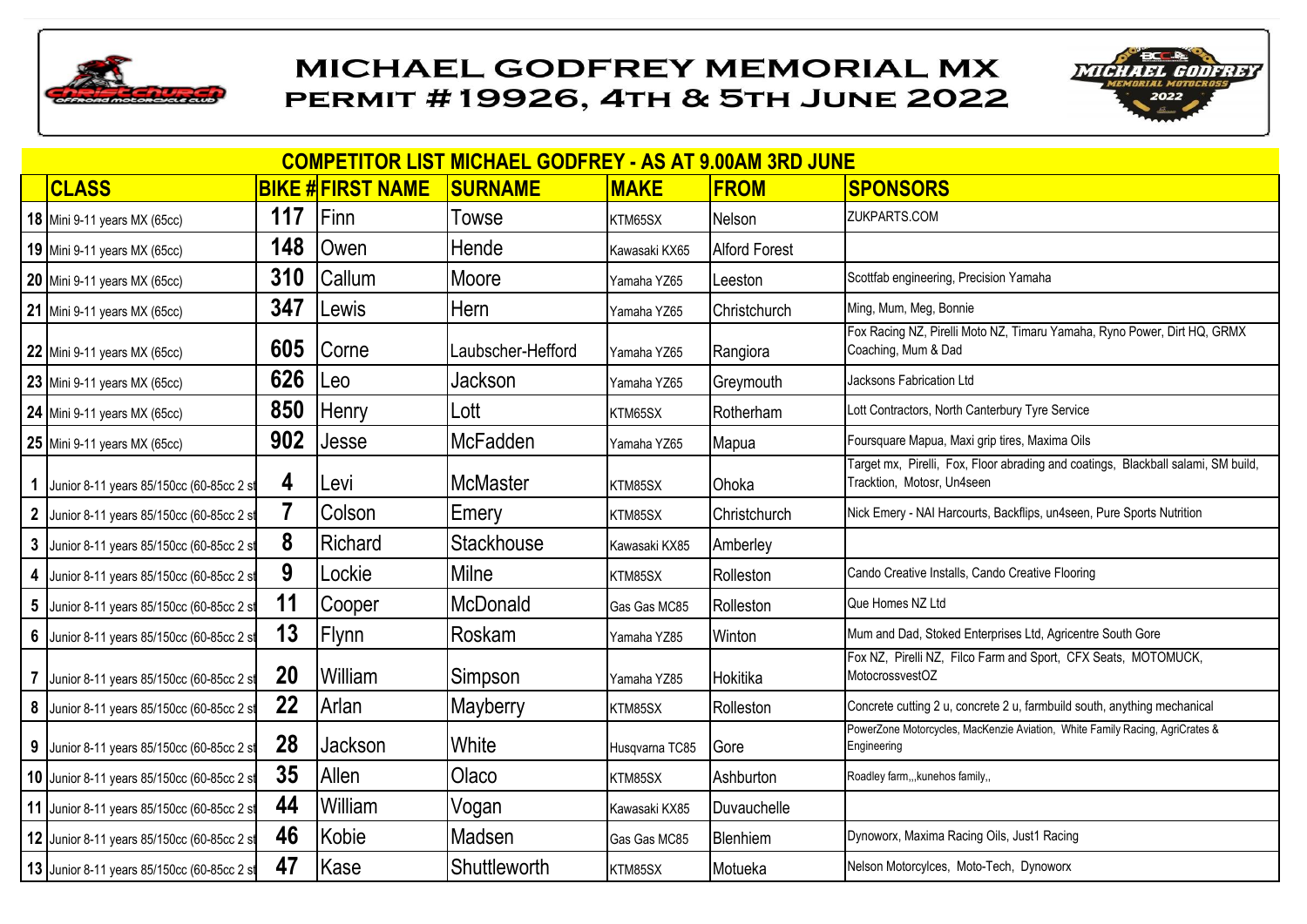



| <b>COMPETITOR LIST MICHAEL GODFREY - AS AT 9.00AM 3RD JUNE</b> |            |                         |                |                |                    |                                                                                                                                                             |  |  |  |  |  |
|----------------------------------------------------------------|------------|-------------------------|----------------|----------------|--------------------|-------------------------------------------------------------------------------------------------------------------------------------------------------------|--|--|--|--|--|
| <b>CLASS</b>                                                   |            | <b>BIKE #FIRST NAME</b> | <b>SURNAME</b> | <b>MAKE</b>    | <b>FROM</b>        | <b>SPONSORS</b>                                                                                                                                             |  |  |  |  |  |
| 14 Junior 8-11 years 85/150cc (60-85cc 2 st                    | 71         | Richie                  | McDonald       | Yamaha YZ85    | Amberley           | <b>McDonald Builders</b>                                                                                                                                    |  |  |  |  |  |
| 15 Junior 8-11 years 85/150cc (60-85cc 2 st                    | 76         | Oli                     | Costello       | Gas Gas MC85   | Rakaia             | Dynoworx, Just1 Racing, Maxima Racing Oils, Broxy Rider Coaching, Koarse,<br>Tepirita Enterprises Itd, Wanaka Powersports                                   |  |  |  |  |  |
| 16 Junior 8-11 years 85/150cc (60-85cc 2 st                    | 79         | Ryan                    | Keen           | Yamaha YZ85    | Invercargill       | Un4seen decals, honey grips, Agricentre gore, bLU cRU, Baz Janssen building,                                                                                |  |  |  |  |  |
| 17 Junior 8-11 years 85/150cc (60-85cc 2 st                    | 100        | Tai                     | Nicolaou       | Yamaha YZ85    | Dunedin            | Findlanters Yamaha, Blu Cru, Koarse Graphics, Moto Cafe, McIver n Vietch,<br>Fasthouse NZ, A1 Auto Spares                                                   |  |  |  |  |  |
| 18 Junior 8-11 years 85/150cc (60-85cc 2 st                    | 141        | Tynan                   | Morrow         | KTM85SX        | Invercargill       | Target MX, Motosouth, Fox, Pirelli, Motorex, Koarse Graphics                                                                                                |  |  |  |  |  |
| 19 Junior 8-11 years 85/150cc (60-85cc 2 st                    | 171        | Keegan                  | Hardman        | Kawasaki KX85  | <b>Brightwater</b> |                                                                                                                                                             |  |  |  |  |  |
| 20 Junior 8-11 years 85/150cc (60-85cc 2 st                    | <b>208</b> | <b>Isaac</b>            | Ashworth       | Husqvarna TC85 | Wanganui           | Forest Services and Training Ltd, Jettech Racing, Paragon Motorcycles, Sevenee<br>Distribution, Johnston's The Home of Moto,<br>Whanganui Insurance Brokers |  |  |  |  |  |
| 21 Junior 8-11 years 85/150cc (60-85cc 2 st                    | 285        | Caiden                  | Guthrie        | Honda CR150R   | Mosgiel            | Crediflex, Koarse Graphic's, Ewan Allan Honda Mosgiel                                                                                                       |  |  |  |  |  |
| 22 Junior 8-11 years 85/150cc (60-85cc 2 st                    | 500        | Jaxon                   | Church         | KTM85SX        | Christchurch       | Motomuck, mum&dad                                                                                                                                           |  |  |  |  |  |
| 23 Junior 8-11 years 85/150cc (60-85cc 2 st                    | 744        | <b>Jett</b>             | <b>Hurrell</b> | KTM85SX        | Timaru             | Todd Mudie Group, Linton Distributors, Speedworkz, 122 Designs, Chicago Joes                                                                                |  |  |  |  |  |
| 1 Junior 12-16 years 85/150cc (60-85cc 2                       | 4          | Caleb                   | Chappell       | KTM85SX        | Prebbleton         |                                                                                                                                                             |  |  |  |  |  |
| 2 Junior 12-16 years 85/150cc (60-85cc 2                       | 27         | Carter                  | Paul           | Yamaha YZ85    | Christchurch       | Mum & Dad, Filco, ASP Machinery                                                                                                                             |  |  |  |  |  |
| 3 Junior 12-16 years 85/150cc (60-85cc 2                       | 52         | <b>Nico</b>             | Thompson       | Kawasaki KX85  | Ashburton          |                                                                                                                                                             |  |  |  |  |  |
| 4 Junior 12-16 years 85/150cc (60-85cc 2                       | 54         | <b>Matthew</b>          | Fryer          | KTM85SX        | Christchurch       |                                                                                                                                                             |  |  |  |  |  |
| 5 Junior 12-16 years 85/150cc (60-85cc 2                       | 66         | William                 | Hamilton       | Honda CR150R   | Darfield           |                                                                                                                                                             |  |  |  |  |  |
| 6 Junior 12-16 years 85/150cc (60-85cc 2                       | 79         | <b>Jack</b>             | Lowe           | KTM85SX        | Kirwee             |                                                                                                                                                             |  |  |  |  |  |
| 7 Junior 12-16 years 85/150cc (60-85cc 2 st                    | 95         | Tommy                   | Meares-Hay     | Yamaha YZ85    | <b>West Melton</b> |                                                                                                                                                             |  |  |  |  |  |
| 8 Junior 12-16 years 85/150cc (60-85cc 2 st                    | 98         | Spencer                 | Kelly          | Husqvarna TC85 | Hokitika           | <b>Titan Solutions</b>                                                                                                                                      |  |  |  |  |  |
| 9 Junior 12-16 years 85/150cc (60-85cc 2                       | 102        | <b>Flynn</b>            | Croucher       | Husqvarna TC85 | Springston         |                                                                                                                                                             |  |  |  |  |  |
| 10 Junior 12-16 years 85/150cc (60-85cc 2                      | 107        | Riley                   | Hendry         | Husqvarna TC85 | Christchurch       | Hamburger Transport Limited                                                                                                                                 |  |  |  |  |  |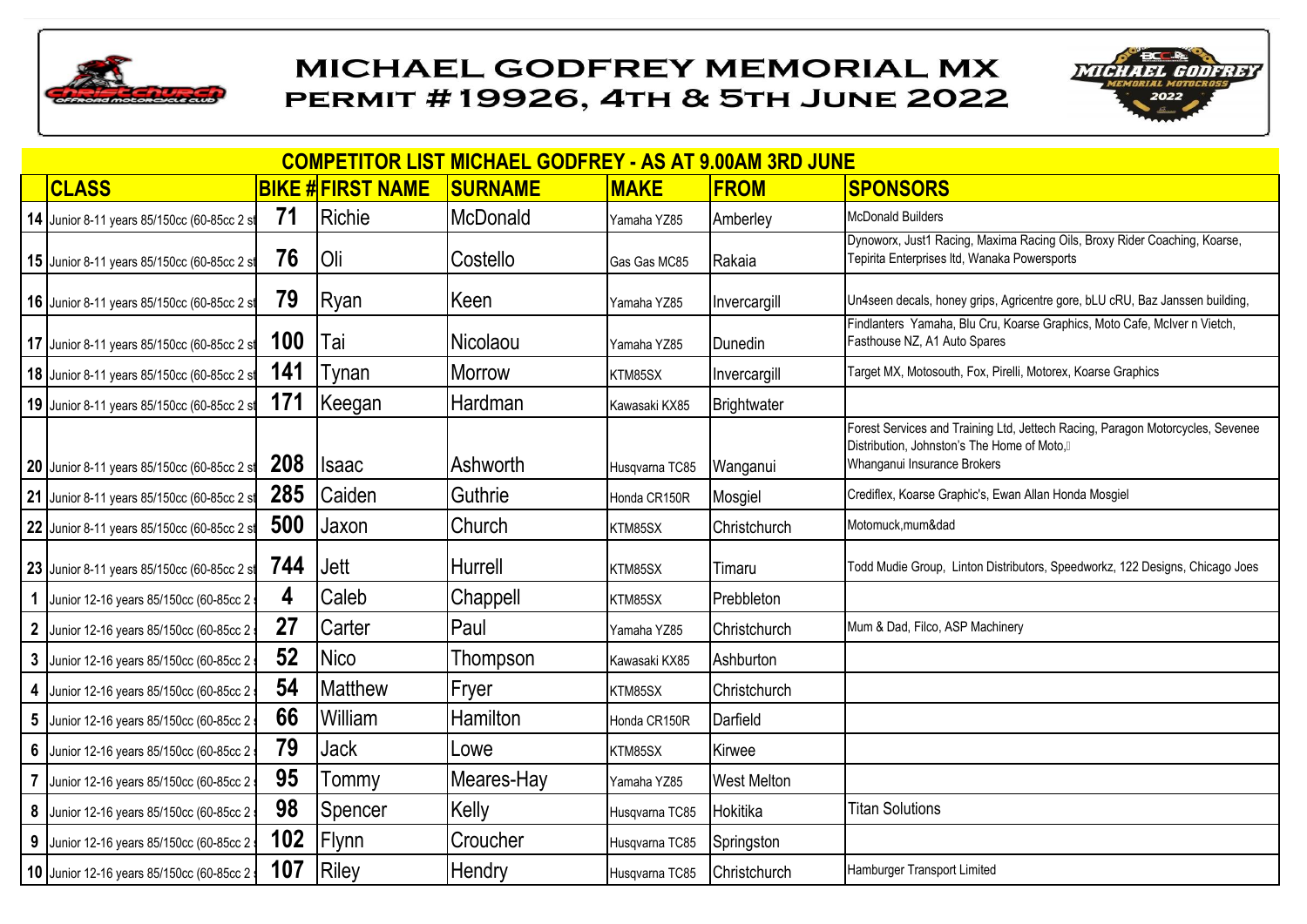



| <b>COMPETITOR LIST MICHAEL GODFREY - AS AT 9.00AM 3RD JUNE</b> |     |                         |                  |                 |              |                                                                                                                                                                          |  |  |  |  |
|----------------------------------------------------------------|-----|-------------------------|------------------|-----------------|--------------|--------------------------------------------------------------------------------------------------------------------------------------------------------------------------|--|--|--|--|
| <b>CLASS</b>                                                   |     | <b>BIKE #FIRST NAME</b> | <b>SURNAME</b>   | <b>MAKE</b>     | <b>FROM</b>  | <b>SPONSORS</b>                                                                                                                                                          |  |  |  |  |
| 11 Junior 12-16 years 85/150cc (60-85cc 2                      | 116 | Alex                    | Caird            | KTM85SX         | Timaru       | <b>Central Feeds Limited</b>                                                                                                                                             |  |  |  |  |
| 12 Junior 12-16 years 85/150cc (60-85cc 2                      | 121 | Taylor                  | Henderson        | KTM85SX         | christchurch |                                                                                                                                                                          |  |  |  |  |
| 13 Junior 12-16 years 85/150cc (60-85cc 2                      | 122 | <b>Wills</b>            | Harvey           | KTM85SX         | Richmond     | Nelson Motorcycles, H&H Digger Hire, Troy Lee Designs, Total Lubricants,<br>Dynoworx, Maxxis Tyres. MotoXevents                                                          |  |  |  |  |
| 14 Junior 12-16 years 85/150cc (60-85cc 2 st                   | 134 | Alex                    | Unwin            | KTM85SX         | Christchurch | <b>AW Floors</b>                                                                                                                                                         |  |  |  |  |
| 15 Junior 12-16 years 85/150cc (60-85cc 2                      | 172 | <b>Hudson</b>           | <b>Swete</b>     | KTM85SX         | Temuka       |                                                                                                                                                                          |  |  |  |  |
| 16 Junior 12-16 years 85/150cc (60-85cc 2                      | 282 | <b>Ben</b>              | Costello         | Gas Gas MC85    | Rakaia       | Dynoworx, Just1 Racing, Maxima Racing Oils, Broxy Rider Coaching, Koarse,<br>Tepirita Enterprises Itd, Wanaka Powersports                                                |  |  |  |  |
| 17 Junior 12-16 years 85/150cc (60-85cc 2                      | 394 | <b>Karaitiana</b>       | Horne            | Gas Gas MC85    | Raetihi      | Bike torque Taumarunui, whitespowersports, nutritionsystems NZ, c4energy,<br>forestservices&trainingItd, stihl shop hamilton east, gotspeedmedia, motomuck, mum<br>& Dad |  |  |  |  |
| 18 Junior 12-16 years 85/150cc (60-85cc 2                      | 177 | William                 | Rogers           | KTM85SX         | Timaru       |                                                                                                                                                                          |  |  |  |  |
| 19 Junior 12-16 years 85/150cc (60-85cc 2                      | 227 | <b>Bonnie</b>           | Pagan            | Kawasaki KX85   | Invercargill |                                                                                                                                                                          |  |  |  |  |
| 20 Junior 12-16 years 85/150cc (60-85cc 2                      | 238 | <b>Jack</b>             | Nicolaou         | Yamaha YZ85     | Dunedin      | Findlanters Yamaha, Blu Cru, Koarse Graphics, Moto Cafe, McIver n Vietch,<br>Fasthouse NZ, A1 Auto Spares                                                                |  |  |  |  |
| 21 Junior 12-16 years 85/150cc (60-85cc 2                      | 247 | Zack                    | Hern             | Husqvarna TC85  | Christchurch | Ming, Mum, Meg, Bonnie                                                                                                                                                   |  |  |  |  |
| 22 Junior 12-16 years 85/150cc (60-85cc 2                      | 637 | Josh                    | Monopoli         | KTM85SX         | Loburn       | Holeshot mx                                                                                                                                                              |  |  |  |  |
| 23 Junior 12-16 years 85/150cc (60-85cc 2                      | 744 | Harlen                  | Earl             | Kawasaki KX85   | Darfield     | NZ Build Ltd, Butler Plumbing, R U OK                                                                                                                                    |  |  |  |  |
| 24 Junior 12-16 years 85/150cc (60-85cc 2                      | 888 | <b>Dylan</b>            | Huddleston       | Husqvarna TC85  | Cheviot      |                                                                                                                                                                          |  |  |  |  |
| 1 Junior 12-16 years 125cc (90-125cc 2 str                     | 27  | Will                    | Garland          | Yamaha YZ125    | Lincoln      | Uplift Construction, Bairds Collision Centre, Norjo Motocycles Mum and Dad                                                                                               |  |  |  |  |
| 2 Junior 12-16 years 125cc (90-125cc 2 str                     | 33  | <b>Hugo</b>             | Greet            | Yamaha YZ125    | Lincoln      | Uplift construction                                                                                                                                                      |  |  |  |  |
| 3 Junior 12-16 years 125cc (90-125cc 2 str                     | 46  | <b>Brody</b>            | Fairbrother      | Husqvarna TC125 | Christchurch | A-Sharp, Crown Management                                                                                                                                                |  |  |  |  |
| 4 Junior 12-16 years 125cc (90-125cc 2 str                     | 46  | Zach                    | Hindrup          | Husqvarna TC125 | Otautau      | mum and dad                                                                                                                                                              |  |  |  |  |
| 5 Junior 12-16 years 125cc (90-125cc 2 str                     | 47  | Kolby                   | <b>Brookland</b> | Yamaha YZ125    | Timaru       | Fabtech Engineering Solutions Ltd, Bob McCleary Yamaha, Speedworkz, One22<br>Designs, Hamburger Transport Ltd                                                            |  |  |  |  |
| 6 Junior 12-16 years 125cc (90-125cc 2 str                     | 70  | Alex                    | McKenzie         | Yamaha YZ125    | Rangiora     | Bob McCleary Yamaha, JB edits, Motomuck, Musson Logistics, Un4seen decals                                                                                                |  |  |  |  |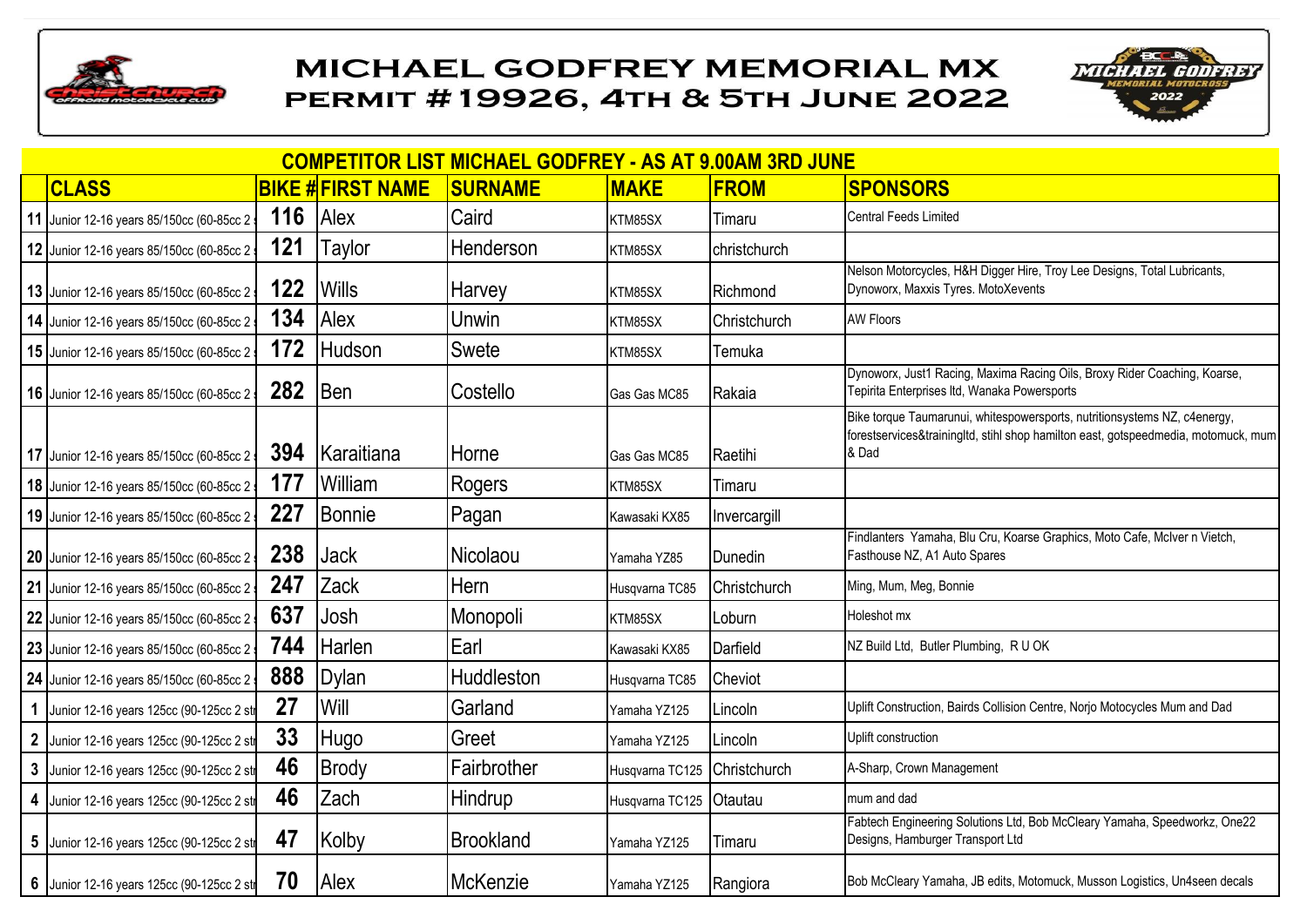



|                  | <b>COMPETITOR LIST MICHAEL GODFREY - AS AT 9.00AM 3RD JUNE</b> |     |                         |                |                          |                |                                                                                                                                                                                                                  |  |  |  |  |  |
|------------------|----------------------------------------------------------------|-----|-------------------------|----------------|--------------------------|----------------|------------------------------------------------------------------------------------------------------------------------------------------------------------------------------------------------------------------|--|--|--|--|--|
|                  | <b>CLASS</b>                                                   |     | <b>BIKE #FIRST NAME</b> | <b>SURNAME</b> | <b>MAKE</b>              | <b>FROM</b>    | <b>SPONSORS</b>                                                                                                                                                                                                  |  |  |  |  |  |
|                  | Junior 12-16 years 125cc (90-125cc 2 str                       | 71  | <b>Ben</b>              | Adlam          | Yamaha YZ125             | Upper moutere  | Murray thorne motorcycles                                                                                                                                                                                        |  |  |  |  |  |
|                  | 8 Junior 12-16 years 125cc (90-125cc 2 str                     | 89  | Owen                    | <b>Ellis</b>   | Husqvarna TC125 Motupiko |                |                                                                                                                                                                                                                  |  |  |  |  |  |
| $\boldsymbol{9}$ | Junior 12-16 years 125cc (90-125cc 2 str                       | 108 | Vander                  | Johnstone      | Yamaha YZ125             | Christchurch   | THE PIPE AND DRAIN LTD,                                                                                                                                                                                          |  |  |  |  |  |
|                  | 10 Junior 12-16 years 125cc (90-125cc 2 str                    | 122 | <b>Wills</b>            | <b>Harvey</b>  | KTM125SX                 | Richmond       | Nelson Motorcycles, H&H Digger Hire, Troy Lee Designs, Total Lubricants,<br>Dynoworx, Maxxis Tyres. MotoXevents                                                                                                  |  |  |  |  |  |
|                  | 11 Junior 12-16 years 125cc (90-125cc 2 str                    | 152 | Riley                   | Caird          | KTM125SX                 | Timaru         | <b>Central Feeds Limited</b>                                                                                                                                                                                     |  |  |  |  |  |
|                  | 12 Junior 12-16 years 125cc (90-125cc 2 str                    | 174 | <b>Taylah</b>           | Hurrell        | Yamaha YZ125             | Timaru         | Todd Mudie Group, Linton Distributors, Speedworkz, 122 Designs, Chicago Joes                                                                                                                                     |  |  |  |  |  |
|                  | 13 Junior 12-16 years 125cc (90-125cc 2 str                    | 185 | Lachlan                 | Kiddey         | KTM125SX                 | Rangiora       | <b>MAD RACING</b>                                                                                                                                                                                                |  |  |  |  |  |
|                  | 14 Junior 12-16 years 125cc (90-125cc 2 str                    | 199 | <b>Alex</b>             | Garland        | KTM125SX                 | Queenstown     | Whyteline, Sam Harvey Training, LM Graphics, Crownkiwi, Chaseworks, Motomuck                                                                                                                                     |  |  |  |  |  |
|                  | 15 Junior 12-16 years 125cc (90-125cc 2 str                    | 223 | Jacob                   | Kelly          | Husqvarna TC125          | Hokitika       | <b>Titan Solutions</b>                                                                                                                                                                                           |  |  |  |  |  |
|                  | 16 Junior 12-16 years 125cc (90-125cc 2 str                    | 226 | Max                     | Pagan          | KTM125SX                 | Invercargill   |                                                                                                                                                                                                                  |  |  |  |  |  |
|                  | 17 Junior 12-16 years 125cc (90-125cc 2 str                    | 288 | Kieran                  | Campbell       | Yamaha YZ125             | Christchurch   |                                                                                                                                                                                                                  |  |  |  |  |  |
|                  | 18 Junior 12-16 years 125cc (90-125cc 2 str                    | 393 | Kasey                   | Gooch          | Yamaha YZ125             | <b>Waitara</b> | Mach1 Yamaha, MotoHQ, Fox, Mum & Dad                                                                                                                                                                             |  |  |  |  |  |
|                  | 19 Junior 12-16 years 125cc (90-125cc 2 str                    | 477 | <b>William</b>          | Esler          | Yamaha YZ125             | Amberley       |                                                                                                                                                                                                                  |  |  |  |  |  |
|                  | 20 Junior 12-16 years 125cc (90-125cc 2 str                    | 744 | <b>Ashton</b>           | Hurrell        | Yamaha YZ125             | Timaru         | Todd Mudie Group, Linton Distributors, Speedworkz, 122 Designs, Chicago Joes                                                                                                                                     |  |  |  |  |  |
|                  | 21 Junior 12-16 years 125cc (90-125cc 2 str                    | 802 | Rylee                   | <b>Bourke</b>  | Yamaha YZ125             | Christchurch   | Towsafe Towbars, MAC Auto Services, Maddog Kustoms                                                                                                                                                               |  |  |  |  |  |
|                  | 22 Junior 12-16 years 125cc (90-125cc 2 str                    | 939 | Kurtis                  | Gooch          | Yamaha YZ125             | Waitara        | Mach1 Yamaha , MotoHQ , Fox , Mum & Dad                                                                                                                                                                          |  |  |  |  |  |
|                  | 23 Junior 12-16 years 125cc (90-125cc 2 str                    | 941 | <b>Kase</b>             | <b>Thoms</b>   | Gas Gas MC125            | Leeston        | Bairds Collision Centre, Brookhaven Training Facility, Studio 875, Wanaka<br>Powersports, Un4seen Decals, Vertex Lubricants, CFX Seats                                                                           |  |  |  |  |  |
|                  | Junior 14-16 years 250cc (126-150cc 2 s                        | 17  | <b>Cole</b>             | <b>Davies</b>  | Yamaha YZ250F            | Auckland       | Altherm JCR Yamaha, Yamaha NZ, Fox NZ, bLUcRU, Yamalube NZ, YMF YMI<br>Aus, Altherm Windows Systems, Workshop Graphics, Holland Collision Centre,<br>Ward Demolition, Contract Consultants, Formation Earthworks |  |  |  |  |  |
|                  | 2 Junior 14-16 years 250cc (126-150cc 2 s                      | 28  | Ford                    | Honeywill      | KTM250SX-F               | Prebbleton     | BairdsCollisionCentre, Duane's bikes and skis, Tracktion                                                                                                                                                         |  |  |  |  |  |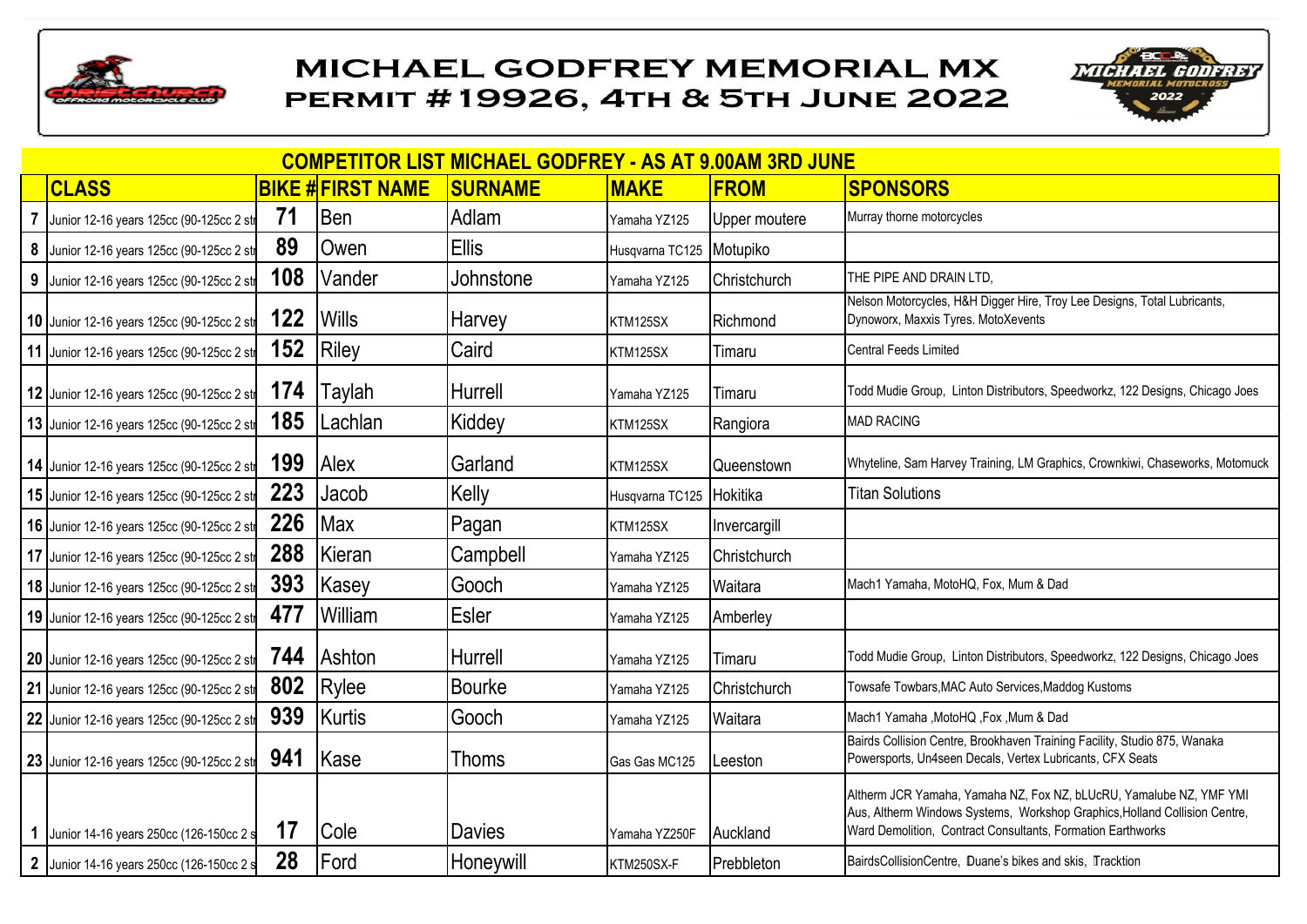



|                 | <b>COMPETITOR LIST MICHAEL GODFREY - AS AT 9.00AM 3RD JUNE</b> |     |                         |                |                                |                     |                                                                                                                                                                                                                                                                                        |  |  |  |  |  |
|-----------------|----------------------------------------------------------------|-----|-------------------------|----------------|--------------------------------|---------------------|----------------------------------------------------------------------------------------------------------------------------------------------------------------------------------------------------------------------------------------------------------------------------------------|--|--|--|--|--|
|                 | <b>CLASS</b>                                                   |     | <b>BIKE #FIRST NAME</b> | <b>SURNAME</b> | <b>MAKE</b>                    | <b>FROM</b>         | <b>SPONSORS</b>                                                                                                                                                                                                                                                                        |  |  |  |  |  |
| 3               | Junior 14-16 years 250cc (126-150cc 2 s                        | 46  | Bradley                 | Hamburger      | KX250DSR                       | <b>West Melton</b>  | Hamburger Transport, Norjo Motorcycles, Jemmetts Powertool, Fabtech, Cedra<br>express, Un4seen, FXR, EadenProject, RD Security,                                                                                                                                                        |  |  |  |  |  |
| 4               | Junior 14-16 years 250cc (126-150cc 2 s                        | 51  | Ryan                    | <b>Harris</b>  | KTM250SX-F                     | Invercargill        | Sophie Pennicott Photography, MotoSouth                                                                                                                                                                                                                                                |  |  |  |  |  |
| 5               | Junior 14-16 years 250cc (126-150cc 2 s                        | 83  | Liam                    | Patterson      | KTM250SX-F                     | Otago               | Mciver & veitch , Patterson fishing limited , Sutherland machining services<br>, Motocafe, Mciver holdings, Harbour fish,                                                                                                                                                              |  |  |  |  |  |
| $6\phantom{a}$  | Junior 14-16 years 250cc (126-150cc 2 s                        | 97  | Sam                     | Pickens        | Yamaha YZ250F                  | <b>Christchurch</b> | Truckplus rentals. Mcguire daires                                                                                                                                                                                                                                                      |  |  |  |  |  |
|                 | Junior 14-16 years 250cc (126-150cc 2 s                        | 99  | <b>Marcus</b>           | Haworth        | Yamaha YZ250                   | Rolleston           | Mum and Dad, Backflips, Un4seen                                                                                                                                                                                                                                                        |  |  |  |  |  |
|                 | 8 Junior 14-16 years 250cc (126-150cc 2 s                      | 110 | Rian                    | King           | KTM250SX-F                     | New Plymouth        | Alpinestars, Bell Helmets, NPMC, Un4seen, 100 Percent Goggles, Dr Trim, Best<br>Build, Ktm                                                                                                                                                                                             |  |  |  |  |  |
| $9\phantom{.0}$ | Junior 14-16 years 250cc (126-150cc 2 s                        | 119 | Dylan                   | <b>Marwick</b> | Kawasaki KX250F                | Invercargill        | Smith Transport, Motoworx Winton                                                                                                                                                                                                                                                       |  |  |  |  |  |
|                 | 10 Junior 14-16 years 250cc (126-150cc 2 s                     | 212 | <b>Seth</b>             | <b>Morrow</b>  | Husqvarna FC250   Invercargill |                     | LMC Husqvarna, Powerzone Motorcycles, Elevate Roofing, Un4seen Decals, Fox<br>NZ, Pirelli, Motorex, CFX, FMF, Protaper, WP suspension, Acerbis, DID chain, Hiflo,<br>Motomuck, Flight Path, G2 Throttles, Tamer hole shot device, EZE race products,<br>Vortex Ignition, Lenses Online |  |  |  |  |  |
|                 | 11 Junior 14-16 years 250cc (126-150cc 2 s                     | 228 | Jordan                  | <b>Newell</b>  | Gas Gas MC250F                 | <b>Winton</b>       | Wanaka Powersports, Troy Lee Designs, Koarse, Muc-Off, Maxima<br>Oils, ODI, Talon, D.I.D Chains, Acerbis, Twenty 2racing, Oxford Pies, Hoof Solutions, R<br><b>Jack Contracting</b>                                                                                                    |  |  |  |  |  |
|                 | 12 Junior 14-16 years 250cc (126-150cc 2 s                     | 270 | Ruben                   | Winchester     | Honda CR250F                   | Rakaia              |                                                                                                                                                                                                                                                                                        |  |  |  |  |  |
|                 | 13 Junior 14-16 years 250cc (126-150cc 2 s                     | 914 | Kobe                    | <b>Thoms</b>   | Gas Gas MC250F                 | Leeston             | Bairds Collision Centre, Brookhaven Training Facility, Studio 875, Wanaka<br>Powersports, Un4seen Decals, Vertex Lubricants, CFX Seats                                                                                                                                                 |  |  |  |  |  |
|                 | 1 Senior MX1 (Open capacity) *17 yrs & ov                      | 4   | <b>Scott</b>            | <b>Meadows</b> | Kawasaki KDX200 Rolleston      |                     |                                                                                                                                                                                                                                                                                        |  |  |  |  |  |
|                 | 2 Senior MX1 (Open capacity) *17 yrs & ov                      | 24  | Liam                    | Hutton         | Yamaha YZ450F                  | Nelson              | Pumps & Filters, Murray Thorn Motorcycles, Yamaha, Blu CRu, Workshop Graphics,<br>Ryno Power, Fox                                                                                                                                                                                      |  |  |  |  |  |
| $\mathbf{3}$    | Senior MX1 (Open capacity) *17 yrs & ov                        | 26  | <b>IDarren</b>          | Paterson       | KTM450F                        | Christchurch        | Roofworx, Koarse graphics                                                                                                                                                                                                                                                              |  |  |  |  |  |
| 4               | Senior MX1 (Open capacity) *17 yrs & ov                        | 34  | <b>Phil</b>             | Craw           | Husqvarna 450F                 | Lincoln             |                                                                                                                                                                                                                                                                                        |  |  |  |  |  |
| $5\phantom{.0}$ | Senior MX1 (Open capacity) *17 yrs & ov                        | 34  | Joel                    | <b>Meadows</b> | Yamaha YZ250                   | Christchurch        |                                                                                                                                                                                                                                                                                        |  |  |  |  |  |
|                 | 6 Senior MX1 (Open capacity) *17 yrs & ov                      | 41  | <b>Curtis</b>           | King           | KTM250SX-F                     | New Plymouth        | Crown kiwi enterprises , Alpinestars, 100percent goggles , Un4seen decals, Renthal<br>Wp suspension Hinson, Works connection, New Plymouth motorcycles, Ktm,<br>Dunlop ,Dr trim                                                                                                        |  |  |  |  |  |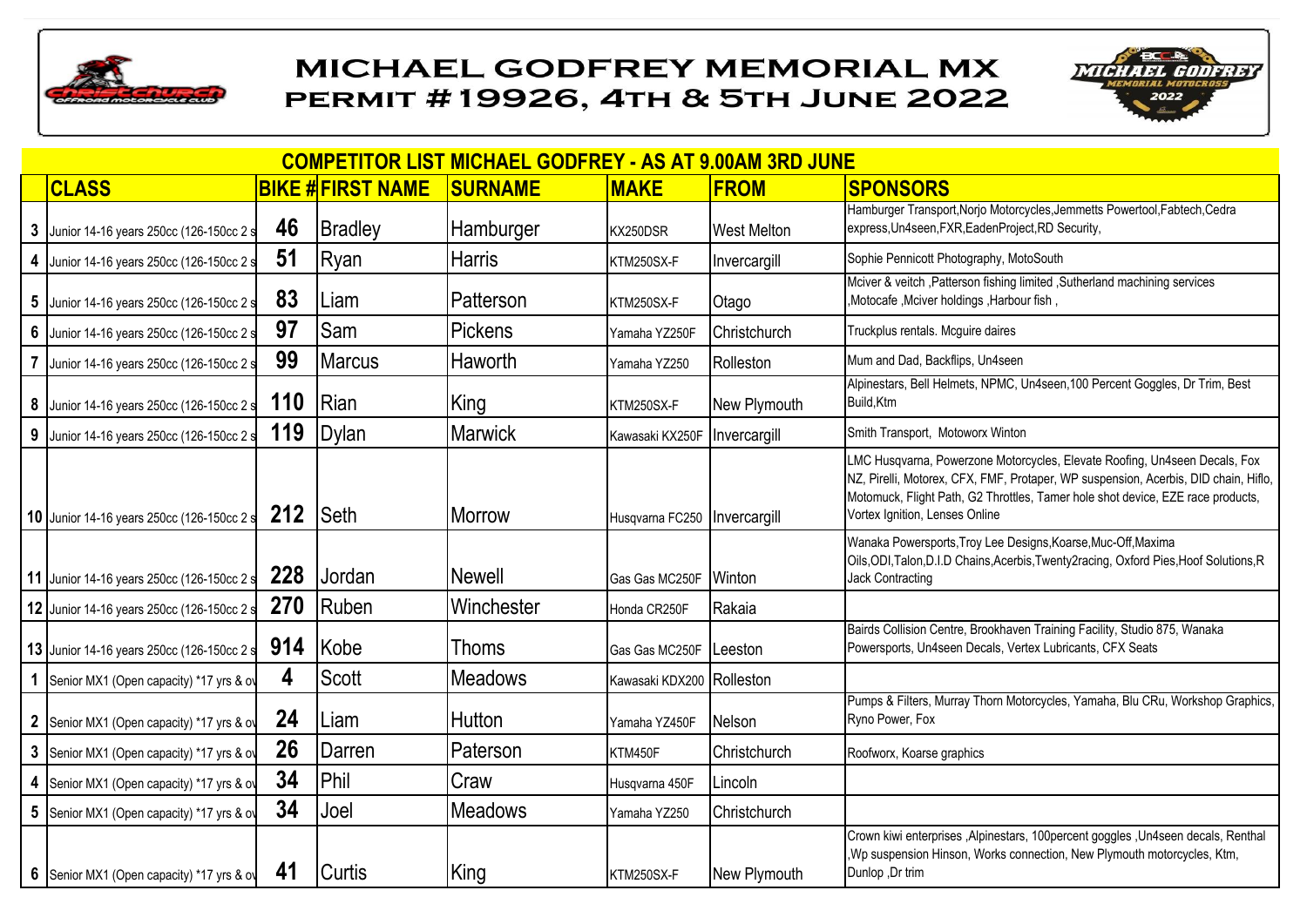



|             | <b>COMPETITOR LIST MICHAEL GODFREY - AS AT 9.00AM 3RD JUNE</b> |     |                         |                 |                      |                    |                                                                                                                                                                                                                                 |  |  |  |  |  |
|-------------|----------------------------------------------------------------|-----|-------------------------|-----------------|----------------------|--------------------|---------------------------------------------------------------------------------------------------------------------------------------------------------------------------------------------------------------------------------|--|--|--|--|--|
|             | <b>CLASS</b>                                                   |     | <b>BIKE #FIRST NAME</b> | <b>SURNAME</b>  | <b>MAKE</b>          | <b>FROM</b>        | <b>SPONSORS</b>                                                                                                                                                                                                                 |  |  |  |  |  |
|             | Senior MX1 (Open capacity) *17 yrs & ov                        | 23  | <b>Chris</b>            | Jackson         | Honda CR450F         | Christchurch       |                                                                                                                                                                                                                                 |  |  |  |  |  |
| 8           | Senior MX1 (Open capacity) *17 yrs & ov                        | 44  | <b>Maximus</b>          | Purvis          | Yamaha YZ450F        | Mangakino          | Altherm Window Systems, JCR, Yamaha Motor New Zealand, Yamalube, GYTR,<br>YMF, YMI, Holland Collision Centre, Ward Demolition, Fox, Workshop Graphics,<br>Contract Consultants, John Newman Paint & Panel, Promoto & CNC Procut |  |  |  |  |  |
| 9           | Senior MX1 (open capacity) *17 years &                         | 74  | Toby                    | <b>McKendry</b> | Yamaha WR250F        | Blenheim           | McKendry Mazda                                                                                                                                                                                                                  |  |  |  |  |  |
|             | 10 Senior MX1 (Open capacity) *17 yrs & ov                     | 81  | Hayden                  | Wilkinson       | Yamaha YZ450F        | <b>Brightwater</b> | Mahana earthworks                                                                                                                                                                                                               |  |  |  |  |  |
|             | 11 Senior MX1 (Open capacity) *17 yrs & ov                     | 83  | <b>IScott</b>           | Columb          | Yamaha YZ450F        | Queenstown         | Dirt bike tours Nz. Oakley, Murray Thorn Yamaha, Alpine stars                                                                                                                                                                   |  |  |  |  |  |
|             | 12 Senior MX1 (Open capacity) *17 yrs & ov                     | 84  | Matt                    | Jackson         | Kawasaki KX450       | Christchurch       |                                                                                                                                                                                                                                 |  |  |  |  |  |
|             | 13 Senior MX1 (Open capacity) *17 yrs & ov                     | 88  | James                   | Holloway        | KTM450F              | Christchrch        |                                                                                                                                                                                                                                 |  |  |  |  |  |
|             | 14 Senior MX1 (Open capacity) *17 yrs & ov                     | 135 | <b>Cody</b>             | Murphy          | KTM450F              | Rangiora           | Goldtex interiors, Consultex Enviromental, Dynoworx, Pirelli, 100%, Alpinestars,                                                                                                                                                |  |  |  |  |  |
|             | 15 Senior MX1 (Open capacity) *17 yrs & ov                     | 150 | Andy                    | Blanchard       | Yamaha YZ450F        | Rolleston          |                                                                                                                                                                                                                                 |  |  |  |  |  |
|             | 16 Senior MX1 (Open capacity) *17 yrs & ov                     | 155 | Luke                    | Prescott        | KTM250SX-F           | Sheffield          |                                                                                                                                                                                                                                 |  |  |  |  |  |
|             | 17 Senior MX1 (Open capacity) *17 yrs & ov                     | 201 | Justin                  | <b>McDonald</b> | Honda CR450F         | Prebbeton          | Timaru Honda, Que Homes                                                                                                                                                                                                         |  |  |  |  |  |
|             | 18 Senior MX1 (Open capacity) *17 yrs & ov                     | 215 | Ben                     | McConochie      | Honda CR450F         | Rolleston          | BM contracting Itd                                                                                                                                                                                                              |  |  |  |  |  |
|             | 19 Senior MX1 (Open capacity) *17 yrs & ov                     | 227 | Connor                  | <b>Newell</b>   | GASGAS MC350F Winton |                    | Twenty2racing, R Jack Contracting, Oxford Pies, Hoof Solutions                                                                                                                                                                  |  |  |  |  |  |
|             | 20 Senior MX1 (Open capacity) *17 yrs & ov                     | 259 | Steve                   | <b>Burrows</b>  | Yamaha YZ450F        | Christchurch       | Podium landscapes & Gardens Ltd                                                                                                                                                                                                 |  |  |  |  |  |
|             | 21 Senior MX1 (Open capacity) *17 yrs & ov                     | 263 | ee                      | Stackhouse      | Honda CRF450rx       | Ashburton          | Stackhouse farming                                                                                                                                                                                                              |  |  |  |  |  |
|             | 22 Senior MX1 (Open capacity) *17 yrs & ov                     | 394 | Richard                 | Horne           | Kawasaki KX450       | Raetihi            | Bike torque Taumarunui, Kawasaki nz , team green, whitespowersports, nutrition<br>systems nz, c4 energy, Forestservices&trainingItd, gotspeedmedia, motomuck, stihl<br>shop hamilton east                                       |  |  |  |  |  |
|             | 23 Senior MX1 (Open capacity) *17 yrs & ov                     | 902 | <b>Chris</b>            | Lingard         | KTM450F              | Christchurch       |                                                                                                                                                                                                                                 |  |  |  |  |  |
|             | 24 Senior MX1 (Open capacity) *17 yrs & ov                     | 953 | Nathan                  | <b>Haylett</b>  | GasgasMC450          | Sefton             |                                                                                                                                                                                                                                 |  |  |  |  |  |
| $\mathbf 1$ | Senior MX2+ (125 to 150cc 2 stroke & up                        | 12  | <b>Flynn</b>            | Basalaj         | Yamaha YZ125         | Richmond           | Murray Thorn Motorcycles, Van and a man, Maadhouse Racing                                                                                                                                                                       |  |  |  |  |  |
|             | 2 Senior MX2+ (125 to 150cc 2 stroke & up                      | 18  | <b>Henry</b>            | Mcilraith       | Yamaha YZ125         | Leeston            |                                                                                                                                                                                                                                 |  |  |  |  |  |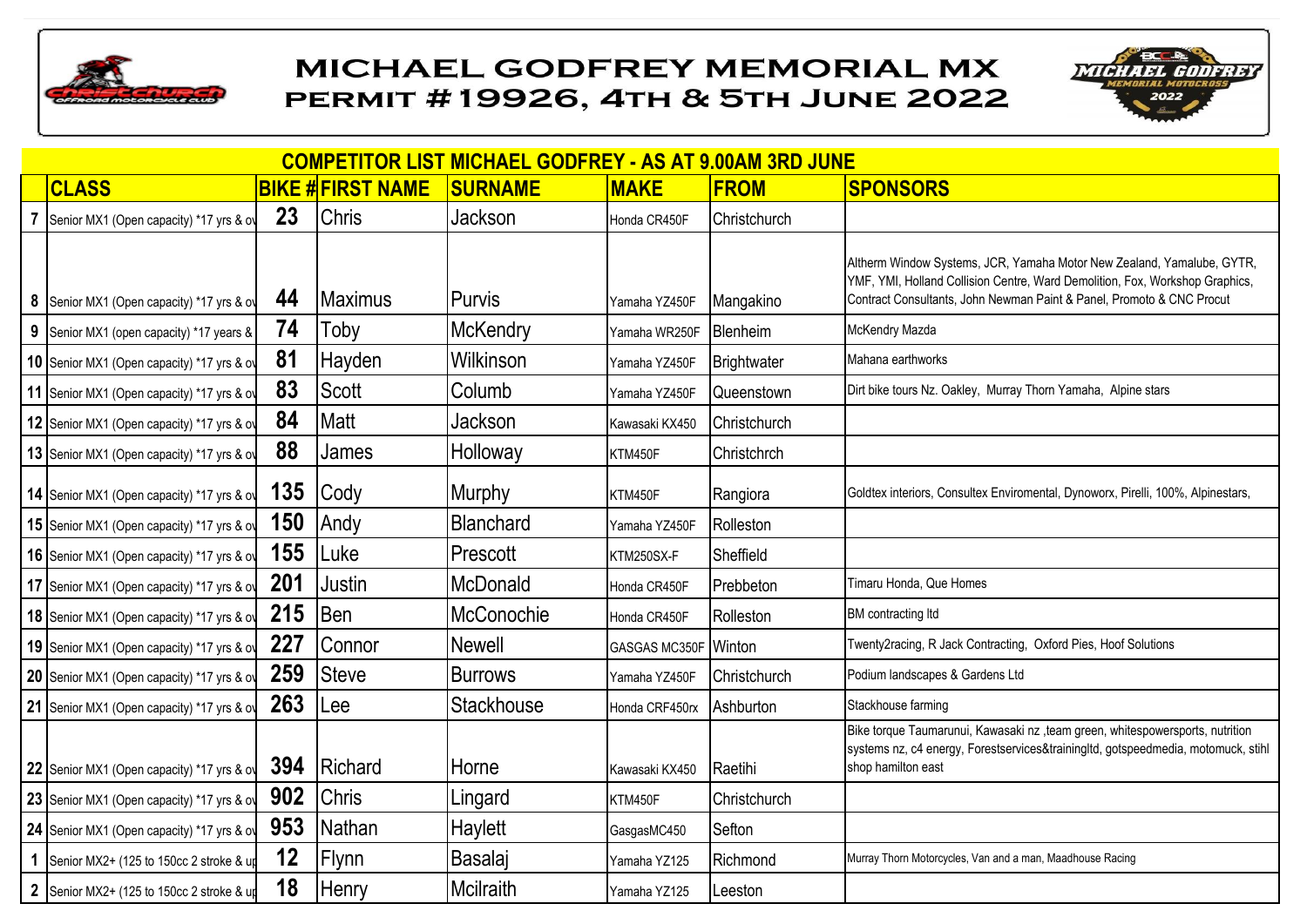



| <b>COMPETITOR LIST MICHAEL GODFREY - AS AT 9.00AM 3RD JUNE</b> |    |                         |                  |                           |                  |                                                                                                                                                                                     |  |  |  |  |  |
|----------------------------------------------------------------|----|-------------------------|------------------|---------------------------|------------------|-------------------------------------------------------------------------------------------------------------------------------------------------------------------------------------|--|--|--|--|--|
| <b>CLASS</b>                                                   |    | <b>BIKE #FIRST NAME</b> | <b>SURNAME</b>   | <b>MAKE</b>               | <b>FROM</b>      | <b>SPONSORS</b>                                                                                                                                                                     |  |  |  |  |  |
| 3 Senior MX2+ (125 to 150cc 2 stroke & up                      | 21 | Trent                   | Garland          | Yamaha YZ250F             | Lincoln          | Uplift Construction, John Jones Steel, Bairds Collision Centre, Norjo Motocycles, Stl<br>Linehaul, Mum and Dad                                                                      |  |  |  |  |  |
| 4 Senior MX2+ (125 to 250cc 2 stroke & up                      | 23 | <b>Marshall</b>         | Phillips         | Yamaha YZ250F             | Christchurch     | Bob McCleary Yamaha, bLUcRU, Yamaha, Yamalube, CrownKiwi, Alpinestars,<br>100%, Workshop Graphics, Eaden Project                                                                    |  |  |  |  |  |
| 5 Senior MX2+ (125 to 250cc 2 stroke & up                      | 41 | <b>Curtis</b>           | <b>King</b>      | KTM250SX-F                | New Plymouth     | Crown kiwi enterprises , Alpinestars, 100percent goggles , Un4seen decals, Renthal<br>, Wp suspension Hinson, Works connection, New Plymouth motorcycles, Ktm,<br>Dunlop ,Dr trim   |  |  |  |  |  |
| 6 Senior MX2+ (125 to 250cc 2 stroke & up                      | 42 | Josh                    | <b>Bensemann</b> | Husqvarna FC250           | Brightwater      | Southfuels Spring Grove, Nelson Motorcycle Centre                                                                                                                                   |  |  |  |  |  |
| 7 Senior MX2+ (125 to 150cc 2 stroke & up                      | 48 | <b>Nic</b>              | D'Arcy           | KTM250SX-F                | <b>Wakefield</b> | Nelson motorcycles, Crownkiwi enterprises, Quay cars, Moto tech, Nelson<br>brake services, Trainology fitness and Performance, CFXseats                                             |  |  |  |  |  |
| 8 Senior MX2+ (125 to 150cc 2 stroke & up                      | 48 | Madi                    | Berry            | Yamaha YZ250F             | Rangiora         | IBodyshop NZ, MS Ford Nelson, Nelson Tailors Menswear, Taryn for the use of bike                                                                                                    |  |  |  |  |  |
| 9 Senior MX2+ (125 to 250cc 2 stroke & up                      | 52 | Liam                    | <b>Harris</b>    | Yamaha YZ250FX Takaka     |                  | Ando's dirt bike events, mtf finance, un4seen decals, Murray thorn motorcycles.                                                                                                     |  |  |  |  |  |
| 10 Senior MX2+ (125 to 150cc 2 stroke & up                     | 55 | <b>Jack</b>             | Symon            | Honda CR250F              | Invercargill     | Brent scammell Honda Honda New Zealand Fast house Crown kiwiPirelli<br>McNaughtons Target mx Koarse graphics Red line oils Dr trim Li contracting<br>Hawthorne wools Feaver roofing |  |  |  |  |  |
| 11 Senior MX2+ (125 to 250cc 2 stroke & up                     | 56 | <b>Jack</b>             | Stanford         | KTM250SX-F                | Ohoka            | Crown Kiwi, P1 Moto                                                                                                                                                                 |  |  |  |  |  |
| 12 Senior MX2+ (125 to 250cc 2 stroke & up                     | 61 | Cole                    | Askew            | Honda CR250F              | Prebbleton       |                                                                                                                                                                                     |  |  |  |  |  |
| 13 Senior MX2+ (125 to 250cc 2 stroke & up                     | 67 | Madison                 | Latta            | Husqvarna FC250 Balclutha |                  | Powerzone Husqvarna, One22 Designs, Speedworks Motorcycles, FXR NZ                                                                                                                  |  |  |  |  |  |
| 14 Senior MX2+ (125 to 250cc 2 stroke & up                     | 73 | Ezra                    | <b>Holmes</b>    | KTM250SX-F                | <b>Outram</b>    | KOARSE graphics, Southern lending specialists, CREDIFLEX, Kenny building, Total<br>harvesting.                                                                                      |  |  |  |  |  |
| 15 Senior MX2+ (125 to 150cc 2 stroke & up                     | 74 | Toby                    | McKendry         | Yamaha WR250F             | Blenheim         | McKendry Mazda                                                                                                                                                                      |  |  |  |  |  |
| 16 Senior MX2+ (125 to 150cc 2 stroke & up                     | 81 | Carter                  | Hanes            | Husqvarna FC250 Horotiu   |                  | NV Motorcycles, FXR, Hanes Transport                                                                                                                                                |  |  |  |  |  |
| 17 Senior MX2+ (125 to 250cc 2 stroke & up                     | 81 | Cormac                  | Murphy           | Gas Gas MC250F            | Christchurch     | Penny Homes, Crownkiwi Enterprises, Alpinestars                                                                                                                                     |  |  |  |  |  |
| 18 Senior MX2+ (125 to 150cc 2 stroke & up                     | 85 | <b>Matt</b>             | Gay              | Suzuki RM-Z250            | Amberley         | Thornz landscapes, A70 Customs, NJH Builders                                                                                                                                        |  |  |  |  |  |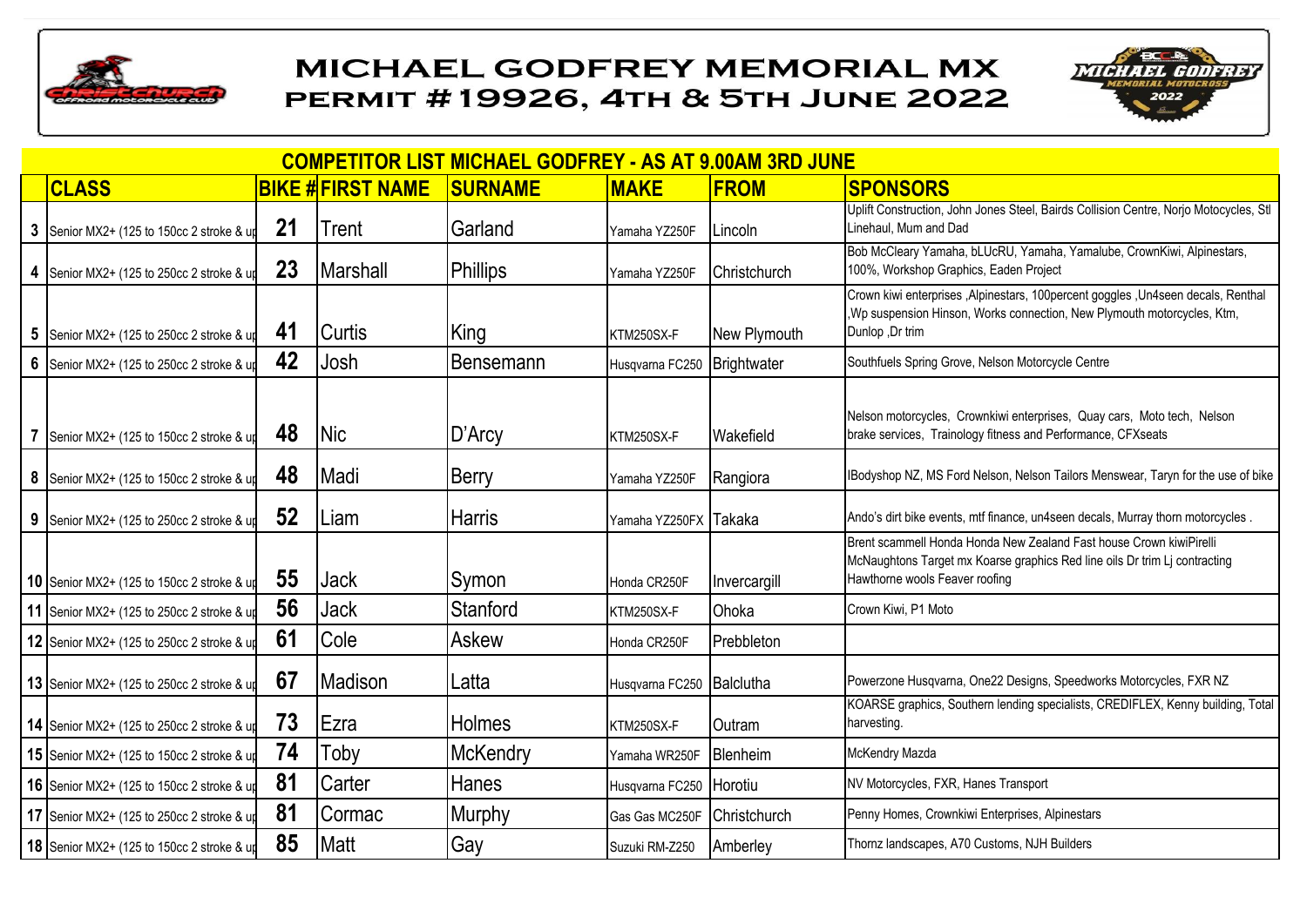



| <b>COMPETITOR LIST MICHAEL GODFREY - AS AT 9.00AM 3RD JUNE</b> |     |                         |                   |                         |                     |                                                                                                                                                                                                                            |  |  |  |  |  |
|----------------------------------------------------------------|-----|-------------------------|-------------------|-------------------------|---------------------|----------------------------------------------------------------------------------------------------------------------------------------------------------------------------------------------------------------------------|--|--|--|--|--|
| <b>CLASS</b>                                                   |     | <b>BIKE #FIRST NAME</b> | <b>SURNAME</b>    | <b>MAKE</b>             | <b>FROM</b>         | <b>SPONSORS</b>                                                                                                                                                                                                            |  |  |  |  |  |
| 19 Senior MX2+ (125 to 150cc 2 stroke & up                     | 88  | <b>I</b> Brodie         | Connolly          | Yamaha YZ250F           | Tauranga            | Altherm Window Systems, JCR, Yamaha Motor New Zealand, Yamalube, GYTR,<br>bLU cRU, YMF, YMI, Holland Collision Centre, Ward Demolition, Fox, Workshop<br>Graphics, Contract Consultants, Formation Earthworks & GC Fencing |  |  |  |  |  |
| 20 Senior MX2+ (125 to 150cc 2 stroke & up                     | 101 | Elijah                  | McIlraith         | Yamaha YZ125            | Southbridge         |                                                                                                                                                                                                                            |  |  |  |  |  |
| 21 Senior MX2+ (125 to 250cc 2 stroke & up                     | 110 | <b>Rian</b>             | King              | KTM250SX-F              | New Plymouth        | Alpinestars, Bell Helmets, NPMC, Un4seen, 100 Percent Goggles, Dr Trim, Best<br>Build, Ktm                                                                                                                                 |  |  |  |  |  |
| 22 Senior MX2+ (125 to 250cc 2 stroke & up                     | 118 | <b>Chris</b>            | <b>Bainbridge</b> | Yamaha YZ250F           | Christchurch        | lcon construction                                                                                                                                                                                                          |  |  |  |  |  |
| 23 Senior MX2+ (125 to 150cc 2 stroke & up                     | 120 | Cameron                 | Brown             | KTM250SX-F              | Christchurch        | UpLift Construction, DC Automotive, Total Oil, Rosebrook Farm, Tracktion<br>motorcycles                                                                                                                                    |  |  |  |  |  |
| 24 Senior MX2+ (125 to 250cc 2 stroke & up                     | 135 | Kimberley               | Murphy            | Yamaha YZ250F           | Pegasus             |                                                                                                                                                                                                                            |  |  |  |  |  |
| 25 Senior MX2+ (125 to 150cc 2 stroke & up                     | 163 | Ryan                    | Crawford          | KTM250SX-F              | Dunedin             |                                                                                                                                                                                                                            |  |  |  |  |  |
| 26 Senior MX2+ (125 to 150cc 2 stroke & up                     | 212 | Kaleb                   | Riley             | CRF250R                 | Christchurch        | Honda country, Dynoworx, Koarse MX, Saintbee kennels, Melander kennels,<br>Sarah, Johny                                                                                                                                    |  |  |  |  |  |
| 27 Senior MX2+ (125 to 250cc 2 stroke & up                     | 472 | Liam                    | Hoffman           | Yamaha YZ250F           | <b>Gore</b>         | JCR, Blu Cru, Agricentre south, Yamaha motor nz                                                                                                                                                                            |  |  |  |  |  |
| 28 Senior MX2+ (125 to 150cc 2 stroke & up                     | 509 | <b>Sam</b>              | McPherson         | Yamaha YZ250FX Eyrewell |                     | R.C. LTD, Backyard Bros                                                                                                                                                                                                    |  |  |  |  |  |
| 29 Senior MX2+ (125 to 150cc 2 stroke & up                     | 699 | Jacob                   | Simpson           | Yamaha YZ250F           | Nelson              | Nelson Brake services, JaK construction                                                                                                                                                                                    |  |  |  |  |  |
| 30 Senior MX2+ (125 to 250cc 2 stroke & up                     | 828 | Brandon                 | Hall              | KTM250SX-F              | Queenstown          |                                                                                                                                                                                                                            |  |  |  |  |  |
| 31 Senior MX2+ (125 to 250cc 2 stroke & up                     | 904 | Conrad                  | Fell              | Yamaha YZ250F           | Wakefeild           | JAK Construction, Murray Thorn Motorcycles, Premier Insulation Tasman                                                                                                                                                      |  |  |  |  |  |
| 32 Senior MX2+ (125 to 150cc 2 stroke & up                     | 946 | Dan                     | <b>Brown</b>      | Honda CR250F            | <b>Christchurch</b> |                                                                                                                                                                                                                            |  |  |  |  |  |
| 33 Senior MX2+ (125 to 150cc 2 stroke & up                     | 972 | Carlin                  | Hedley            | Yamaha YZ250F           | Te awamutu          | Mum and das                                                                                                                                                                                                                |  |  |  |  |  |
| 34 Senior MX2+ (125 to 250cc 2 stroke & up                     | 987 | <b>Chris</b>            | Posthuma          | Yamaha YZ250F           | Auckland            | Jimmy the Joiner                                                                                                                                                                                                           |  |  |  |  |  |
| 1 Senior MX3 - Novice/Clubman only (no d                       |     | Johnny                  | Ellison           | Honda CR250             | Christchurch        |                                                                                                                                                                                                                            |  |  |  |  |  |
| 2 Senior MX3 - Novice/Clubman only (no d                       | 22  | Daniel                  | Caldwell          | Honda CR450F            | Christchurch        |                                                                                                                                                                                                                            |  |  |  |  |  |
| 3 Senior MX3 - Novice/Clubman only (no d                       | 25  | Patrick                 | <b>Stokes</b>     | KTM350SXF               | Kaiapoi             |                                                                                                                                                                                                                            |  |  |  |  |  |
| 4 Senior MX3 - Novice/Clubman only (no d                       | 36  | Ricky                   | Kilgour           | KTMxcf 450              | Timaru              |                                                                                                                                                                                                                            |  |  |  |  |  |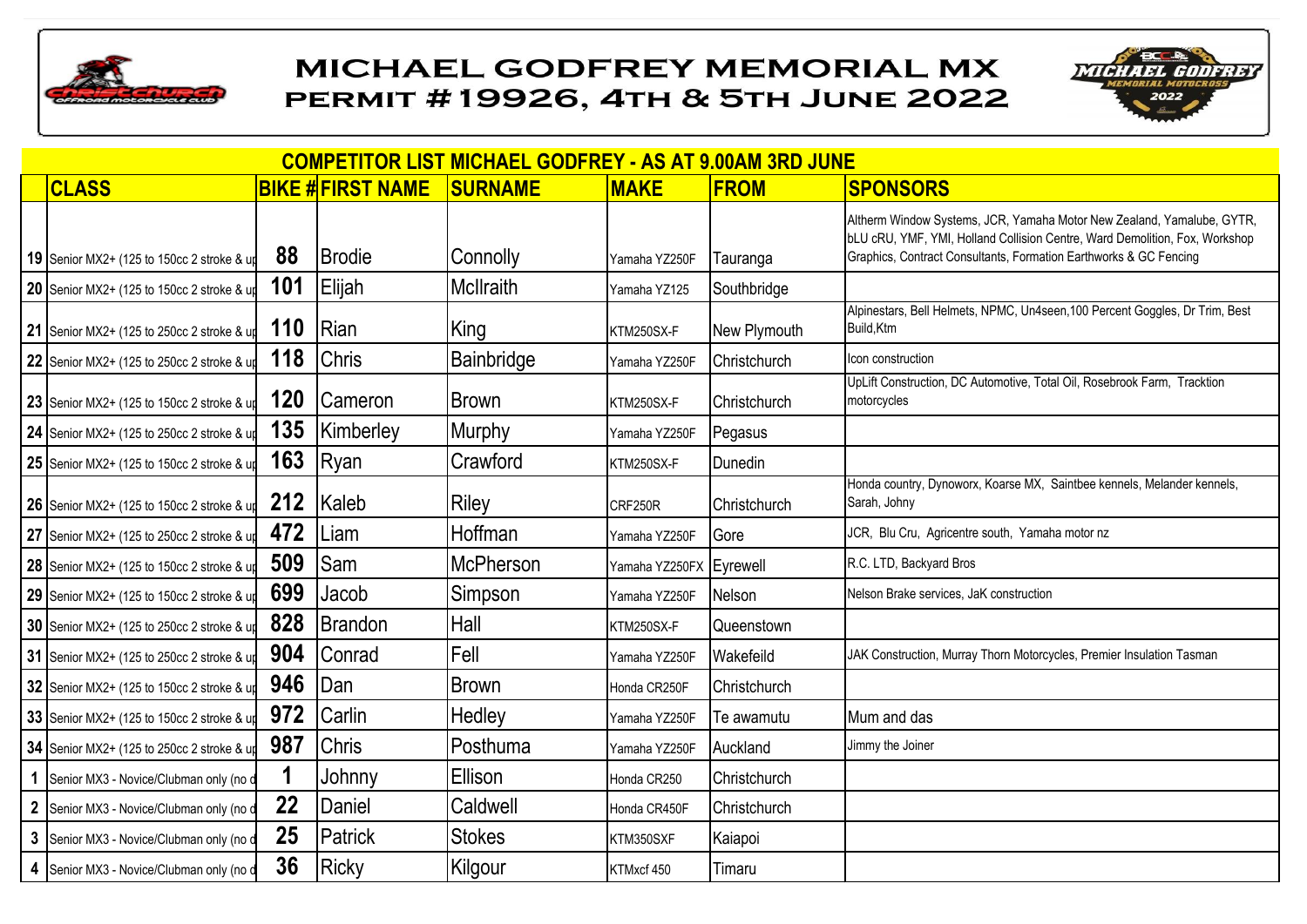



|   | <b>COMPETITOR LIST MICHAEL GODFREY - AS AT 9.00AM 3RD JUNE</b> |     |                         |                   |                               |                |                                                                                      |  |  |
|---|----------------------------------------------------------------|-----|-------------------------|-------------------|-------------------------------|----------------|--------------------------------------------------------------------------------------|--|--|
|   | <b>CLASS</b>                                                   |     | <b>BIKE #FIRST NAME</b> | <b>SURNAME</b>    | <b>MAKE</b>                   | <b>FROM</b>    | <b>SPONSORS</b>                                                                      |  |  |
| 5 | Senior MX3 - Novice/Clubman only (no d                         | 62  | <b>Hamish</b>           | Stackhouse        | Kawasaki KX250X Amberley      |                |                                                                                      |  |  |
| 6 | Senior MX3 - Novice/Clubman only (no d                         | 63  | Kieran                  | Pool              | Husqvarna TC250               | Hanmer Springs |                                                                                      |  |  |
|   | Senior MX3 - Novice/Clubman only (no d                         | 86  | <b>Matthew</b>          | <b>Stackhouse</b> | Suzuki RM-Z250                | Amberley       |                                                                                      |  |  |
| 8 | Senior MX3 - Novice/Clubman only (no d                         | 95  | Sam                     | Regan             | KTM250SX-F                    | Christchurch   |                                                                                      |  |  |
|   | 9 Senior MX3 - Novice/Clubman only (no d                       | 98  | Jared                   | Rutten            | Honda CR250F                  | Invercargill   |                                                                                      |  |  |
|   | 10 Senior MX3 - Novice/Clubman only (no d                      | 153 | Mitch                   | Scammell          | Gas Gas MC450F                | Wanaka         | Dynoworx                                                                             |  |  |
|   | 11 Senior MX3 - Novice/Clubman only (no d                      | 227 | <b>Ben</b>              | Scott             | Kawasaki KX250F               | Christchurch   |                                                                                      |  |  |
|   | 12 Senior MX3 - Novice/Clubman only (no d                      | 387 | John                    | Witty             | Yamaha YZ250                  | Christchurch   |                                                                                      |  |  |
|   | 13 Senior MX3 - Novice/Clubman only (no d                      | 420 | <b>Hamish</b>           | Dawson            | Honda CR250F                  | Milton         | Ewan Allan Honda, On Target pest control services                                    |  |  |
|   | 14 Senior MX3 - Novice/Clubman only (no d                      | 431 | <b>Ricky</b>            | Dallimore         | Kawasaki KX250F               | Christchurch   | RD Security, Benny Barbershop, Hamburger Transport Ltd, Jemmett Powertool<br>Service |  |  |
|   | 15 Senior MX3 - Novice/Clubman only (no d                      | 502 | Riaan                   | <b>Nel</b>        | Yamaha YZ250                  | Christchurch   |                                                                                      |  |  |
|   | 16 Senior MX3 - Novice/Clubman only (no d                      | 549 | <b>Cameron</b>          | Bertacco          | KTM250SX-F                    | Christchurch   | Fix Electrical, SJM Construction, Heavy Diesel parts & Services, Bo racing           |  |  |
|   | 17 Senior MX3 - Novice/Clubman only (no d                      | 888 | <b>Chris</b>            | Milne             | Yamaha YZ250F                 | Christchurch   |                                                                                      |  |  |
|   | 18 Senior MX3 - Novice/Clubman only (no d                      | 987 | James                   | Posthuma          | Yamaha YZ125                  | Christchurch   | Jimmy The Joiner Ltd                                                                 |  |  |
|   | 1 Vets 40-49 years (any cc) *one gate drop                     | 45  | <b>Chris</b>            | Wheeler           | Yamaha YZ450F                 | Christchurch   |                                                                                      |  |  |
|   | 2 Vets 40-49 years (any cc) *one gate drop                     | 51  | Michael                 | Paterson          | Honda CR450F                  | Christchurch   | Paterson painting,                                                                   |  |  |
|   | 3 Vets 40-49 years (any cc) *one gate drop                     | 58  | Aaron                   | Fitzgerald        | Yamaha YZ250F                 | Nelson         |                                                                                      |  |  |
|   | 4 Vets 40-49 years (any cc) *one gate drop                     | 58  | Brendan                 | Wilson            | Honda CR450F                  | Tai tapu       |                                                                                      |  |  |
| 5 | Vets 40-49 years (any cc) *one gate drop                       | 70  | Caleb                   | Holmes            | <b>KTM350</b>                 | Outram         |                                                                                      |  |  |
|   | 6 Vets 40-49 years (any cc) *one gate drop                     | 94  | <b>Chris</b>            | Cawthray          | Husqvarna TX 300 Christchurch |                | Absolute homes                                                                       |  |  |
|   | Vets 40-49 years (any cc) *one gate drop                       | 94  | Nick                    | Emery             | Husqvarna TC 250 Christchurch |                | Nick Emery - NAI Harcourts                                                           |  |  |
|   | 8 Vets 40-49 years (any cc) *one gate drop                     | 99  | Craig                   | <b>Ellis</b>      | Kawasaki KX250F Dunedin       |                | KOARSEgraphics,                                                                      |  |  |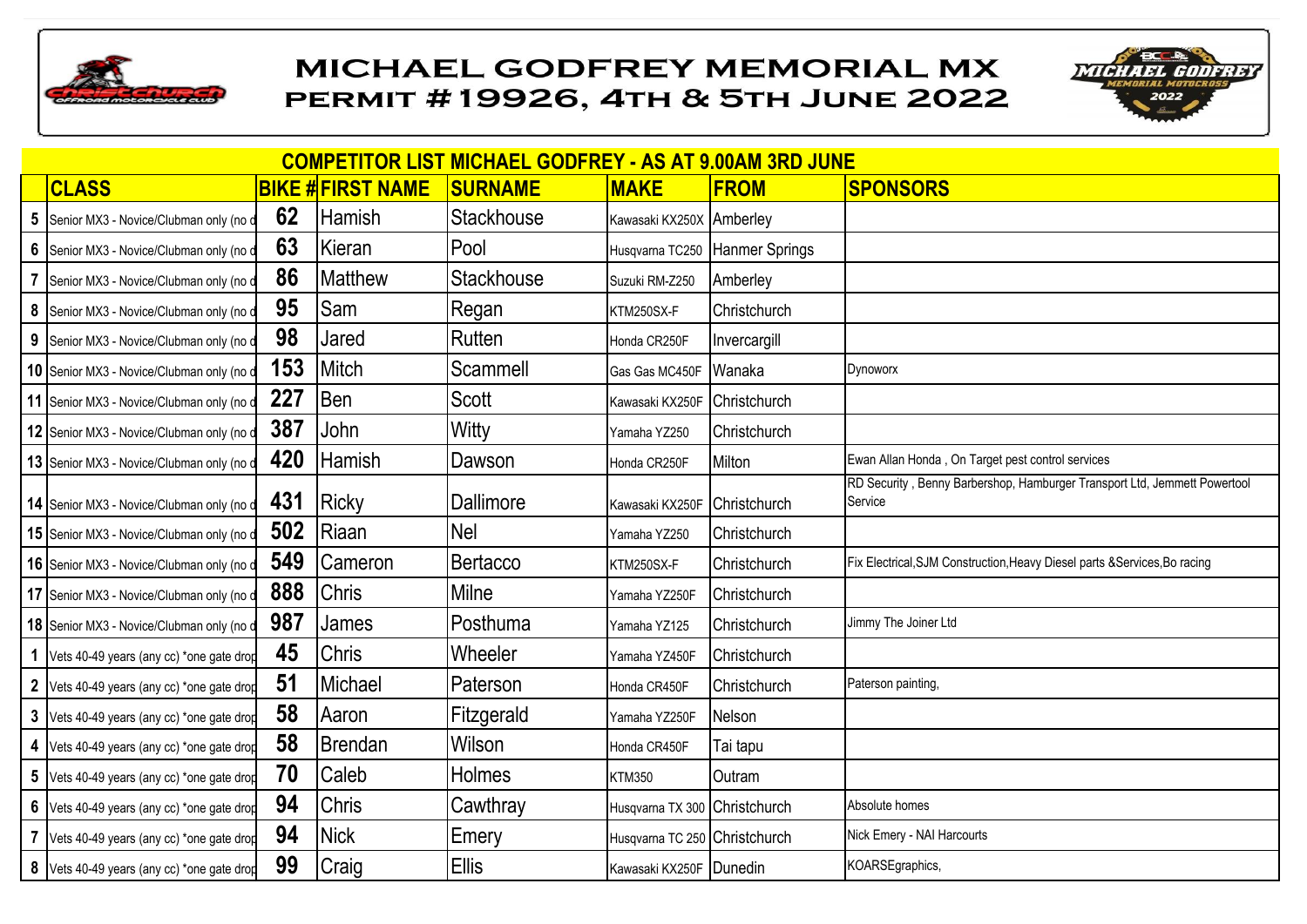



|                | <b>COMPETITOR LIST MICHAEL GODFREY - AS AT 9.00AM 3RD JUNE</b> |     |                         |                   |                           |                     |                                                                                |  |
|----------------|----------------------------------------------------------------|-----|-------------------------|-------------------|---------------------------|---------------------|--------------------------------------------------------------------------------|--|
|                | <b>CLASS</b>                                                   |     | <b>BIKE #FIRST NAME</b> | <b>SURNAME</b>    | <b>MAKE</b>               | <b>FROM</b>         | <b>SPONSORS</b>                                                                |  |
|                | 9 Vets 40-49 years (any cc) *one gate drop                     | 104 | <b>Sean</b>             | <b>McCarroll</b>  | Yamaha YZ450F             | Queenstown          |                                                                                |  |
|                | 10 Vets 40-49 years (any cc) *one gate drop                    | 117 | Mark                    | Bainbridge        | Suzuki RM-Z250            | Rangiora            |                                                                                |  |
|                | 11 Vets 40-49 years (any cc) *one gate drop                    | 120 | Craig                   | <b>McIlraith</b>  | <b>KTM350</b>             | Southbridge         |                                                                                |  |
|                | 12 Vets 40-49 years (any cc) *one gate drop                    | 122 | Michael                 | Dunn              | KX450                     | Timaru              |                                                                                |  |
|                | 13 Vets 40-49 years (any cc) *one gate drop                    | 140 | <b>Ken</b>              | Caird             | <b>KTM450</b>             | Timaru              |                                                                                |  |
|                | 14 Vets 40-49 years (any cc) *one gate drop                    | 228 | <b>Steve</b>            | Gomm              | Honda CR450F              | <b>Christchurch</b> |                                                                                |  |
|                | 15 Vets 40-49 years (any cc) *one gate drop                    | 427 | Joshua                  | <b>Bradfield</b>  | Kawasaki 450f             | Lawrence            |                                                                                |  |
|                | 16 Vets 40-49 years (any cc) *one gate drop                    | 561 | Ross                    | Sutherland        | Honda CR450F              | Dunedin             | Sutherland Machining Services Ltd, Moto Cafe, Ewen Allan Honda, Stoneleigh CNC |  |
|                | 17 Vets 40-49 years (any cc) *one gate drop                    | 883 | Darren                  | Fleck             | Select from below         | Christchurch        |                                                                                |  |
|                | 18 Vets 40-49 years (any cc) *one gate drop                    | 902 | Shaun                   | Mcfadden          | Yamaha YZ250F             | Mapua               | Foursquare Mapua, maxigrip tires, maxima oils                                  |  |
|                | 19 Vets 40-49 years (any cc) *one gate drop                    | 924 | Nigel                   | <b>Muller</b>     | Honda CR450F              | Invercargill        |                                                                                |  |
|                | 20 Vets 40-49 years (any cc) *one gate drop                    | 951 | Ricky                   | McKay             | Yamaha YZ250F             | Ashburton           | Timaru Yamaha                                                                  |  |
| 1              | Vets 50 years & over (any cc) *one gate                        | 11  | Mark                    | <b>Brown</b>      | <b>KTM350</b>             | Christchurch        | Dirt Xtreme, Pookano Racing                                                    |  |
| $\mathbf{2}$   | Vets 50 years & over (any cc) *one gate                        | 24  | Jason                   | Galbraith         | Husqvarna FC350           | Christchurch        | ME                                                                             |  |
|                | 3 Vets 50 years & over (any cc) *one gate                      | 45  | <b>Steve</b>            | Riordan           | Husqvarna FC350           | Christchurch        | Christchurch Car Hire                                                          |  |
|                | 4 Vets 50 years & over (any cc) *one gate                      | 64  | Marty                   | <b>McGoldrick</b> | KTM450F                   | Rangiora            | SB Autos Rangiora, And This Space Could be yours!                              |  |
|                | 5 Vets 50 years & over (any cc) *one gate                      | 65  | <b>Steven</b>           | Lange             | KTM250SX-F                | Blenheim            |                                                                                |  |
|                | 6 Vets 50 years & over (any cc) *one gate                      | 67  | David                   | Latta             | Husqvarna FC350 Balclutha |                     | David Latta Builders, Powerzone Husqvarna                                      |  |
| $\overline{7}$ | Vets 50 years & over (any cc) *one gate                        | 71  | Darrel                  | Adlam             | Yamaha YZ250F             | Upper moutere       | murray thorne motorcycles motueka                                              |  |
| 8              | Vets 50 years & over (any cc) *one gate                        | 91  | Danny                   | Greig             | KTM150SX                  | Dunedin             | Speedworkz. 122designs.                                                        |  |
| 9              | Vets 50 years & over (any cc) *one gate                        | 113 | <b>Warren</b>           | McHugh            | Kawasaki KX250F           | Nelson              | Enabling, Odoo, JTC Racing                                                     |  |
|                | 10 Vets 50 years & over (any cc) *one gate                     | 154 | <b>S</b> rant           | Davison           | Suzuki RM-Z250            | Christchurch        | Keen2Kleen, Ezy Developments, Pookano Racing                                   |  |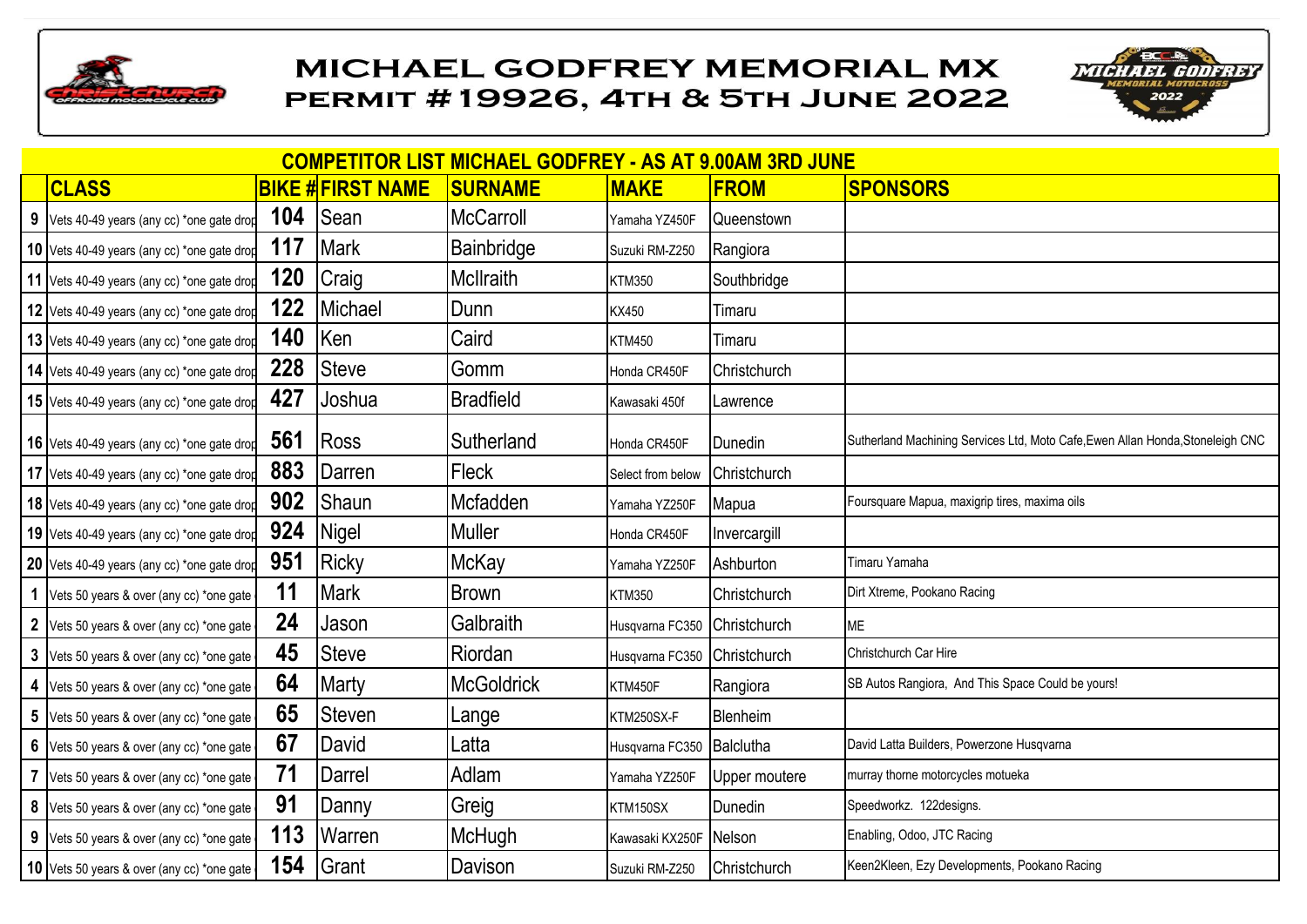



| <b>COMPETITOR LIST MICHAEL GODFREY - AS AT 9.00AM 3RD JUNE</b> |     |                         |                |               |              |                                                       |  |  |
|----------------------------------------------------------------|-----|-------------------------|----------------|---------------|--------------|-------------------------------------------------------|--|--|
| <b>CLASS</b>                                                   |     | <b>BIKE #FIRST NAME</b> | <b>SURNAME</b> | <b>MAKE</b>   | <b>FROM</b>  | <b>ISPONSORS</b>                                      |  |  |
| 11 Vets 50 years & over (any cc) *one gate                     |     | <b>IPhil</b>            | Paul           | <b>KTM350</b> | Christchurch | Mum & Dad                                             |  |  |
| 12 Vets 50 years & over (any cc) *one gate                     | 779 | <b>IMark</b>            | Terry          | Yamaha YZ450F | Darfield     | Mark Terry & Karen Hennessy PGG Wrightson Real Estate |  |  |
| 13 Vets 50 years & over (any cc) *one gate                     | 808 | <b>James</b>            | Bainbridge     | Yamaha YZ250F | Christchurch |                                                       |  |  |